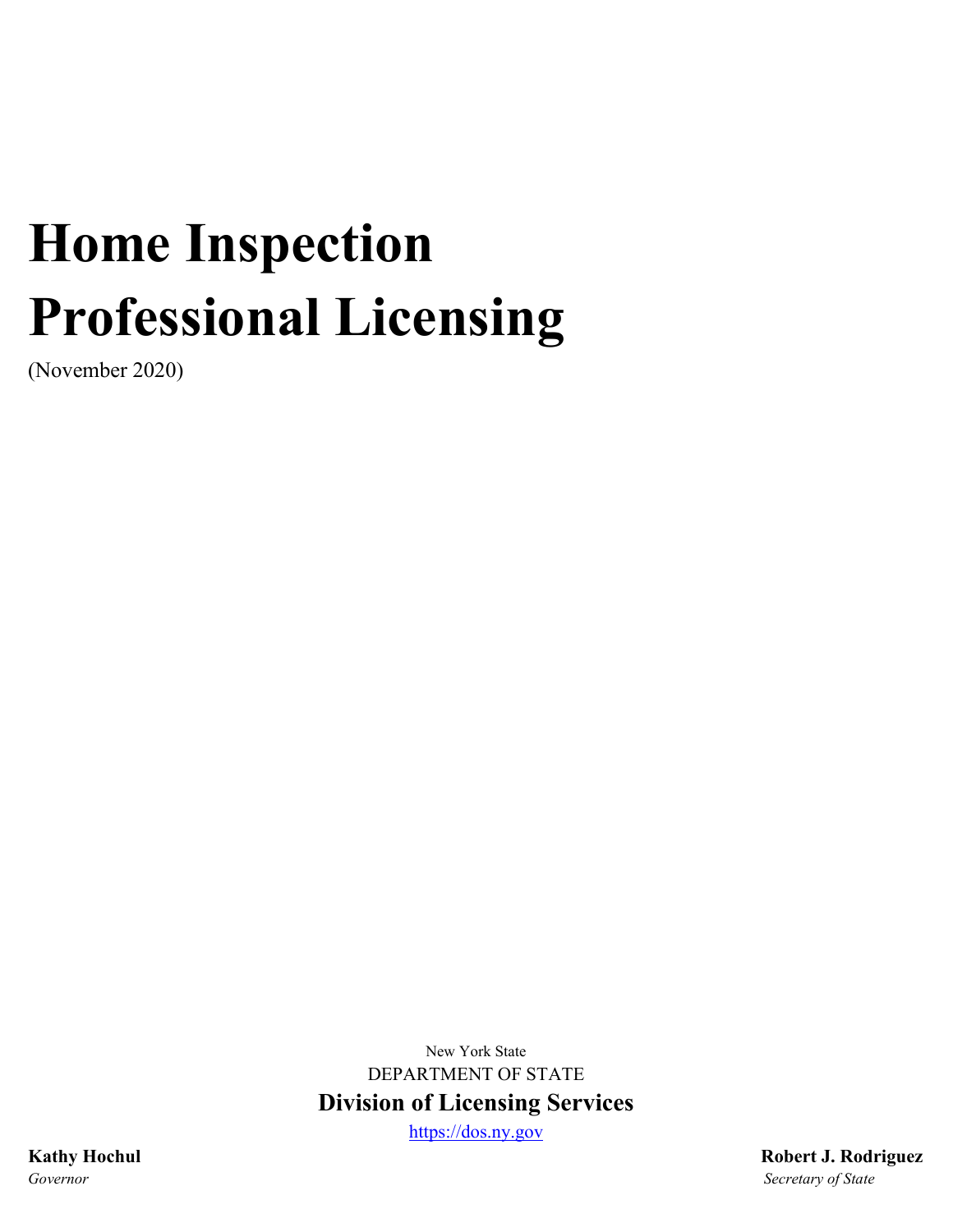#### **Home Inspection Professional Licensing**

Article 12-B, Real Property Law

*Section*

| $444-a$     | Short title.                                           |
|-------------|--------------------------------------------------------|
| $444-h$ .   | Definitions.                                           |
| 444-c.      | Code of Ethics and Standards of Practice.              |
| $444-d.$    | License requirements for home inspectors.              |
| 444-е.      | Qualifications for licensure.                          |
| 444-f.      | License periods, renewals and fees.                    |
| $444-g.$    | Duty of care of home inspectors.                       |
| 444-h.      | Suspension and revocation of licenses.                 |
| 444-i.      | Denial of license; complaints; notice of hearing.      |
| $444 - i.$  | Practice of architecture and professional engineering. |
| $444-k.$    | Liability coverage.                                    |
| 444-1.      | Duties of the secretary.                               |
| $444-m.$    | Construction with other laws.                          |
| $444 - n$ . | Unlicensed activities.                                 |
| $444 - 0.$  | Violations and penalties for unlicensed activities.    |
| 444-p.      | Judicial review.                                       |

444-q. Severability.

# **Rules and Regulations Title 19 NYCRR**

#### Part 197 Home Inspectors

Subpart 197-1 Business Practices and Standards

*Section*

197-1.1 Liability coverage

#### Subpart 197-2 Home Inspection Qualifying Courses

*Section*

| 197-2.1     | Approved entities.                                                              |
|-------------|---------------------------------------------------------------------------------|
| 197-2.2     | Request for approval of courses of study.                                       |
| 197-2.3     | Subjects for study - home inspection.                                           |
| 197-2.4     | Equivalency pre-licensing education courses completed prior to January 1, 2006. |
| 197-2.5     | Computation of instruction time.                                                |
| 197-2.6     | Attendance and examinations.                                                    |
| 197-2.7     | Facilities.                                                                     |
| $197 - 2.8$ | Record retention.                                                               |
| 197-2.9     | Faculty.                                                                        |
| 197-2.10    | Policies concerning course cancellation and tuition refund.                     |
| 197-2.11    | Revocation, suspension and denial of course approval.                           |
| 197-2.12    | Advertisements.                                                                 |
| 197-2.13    | Auditing.                                                                       |
| 197-2.14    | Open to public.                                                                 |
| 197-2.15    | Certificates of completion and student lists.                                   |
|             |                                                                                 |
|             |                                                                                 |

## Subpart 197-3 Home Inspection Continuing Education Courses

| <b>Section</b> |                                                             |
|----------------|-------------------------------------------------------------|
| 197-3.1        | General requirements.                                       |
| 197-3.2        | Approved entities.                                          |
| 197-3.3        | Request for approval of course of study.                    |
| 197-3.4        | Program approval.                                           |
| 197-3.5        | Successful completion of course.                            |
| 197-3.6        | Equivalency credit.                                         |
| 197-3.7        | Extension of time to complete courses.                      |
| 197-3.8        | Computation of instruction time.                            |
| 197-3.9        | Attendance and record retention.                            |
| 197-3.10       | Policies concerning course cancellation and tuition refund. |
|                |                                                             |

197-3.11 Auditing.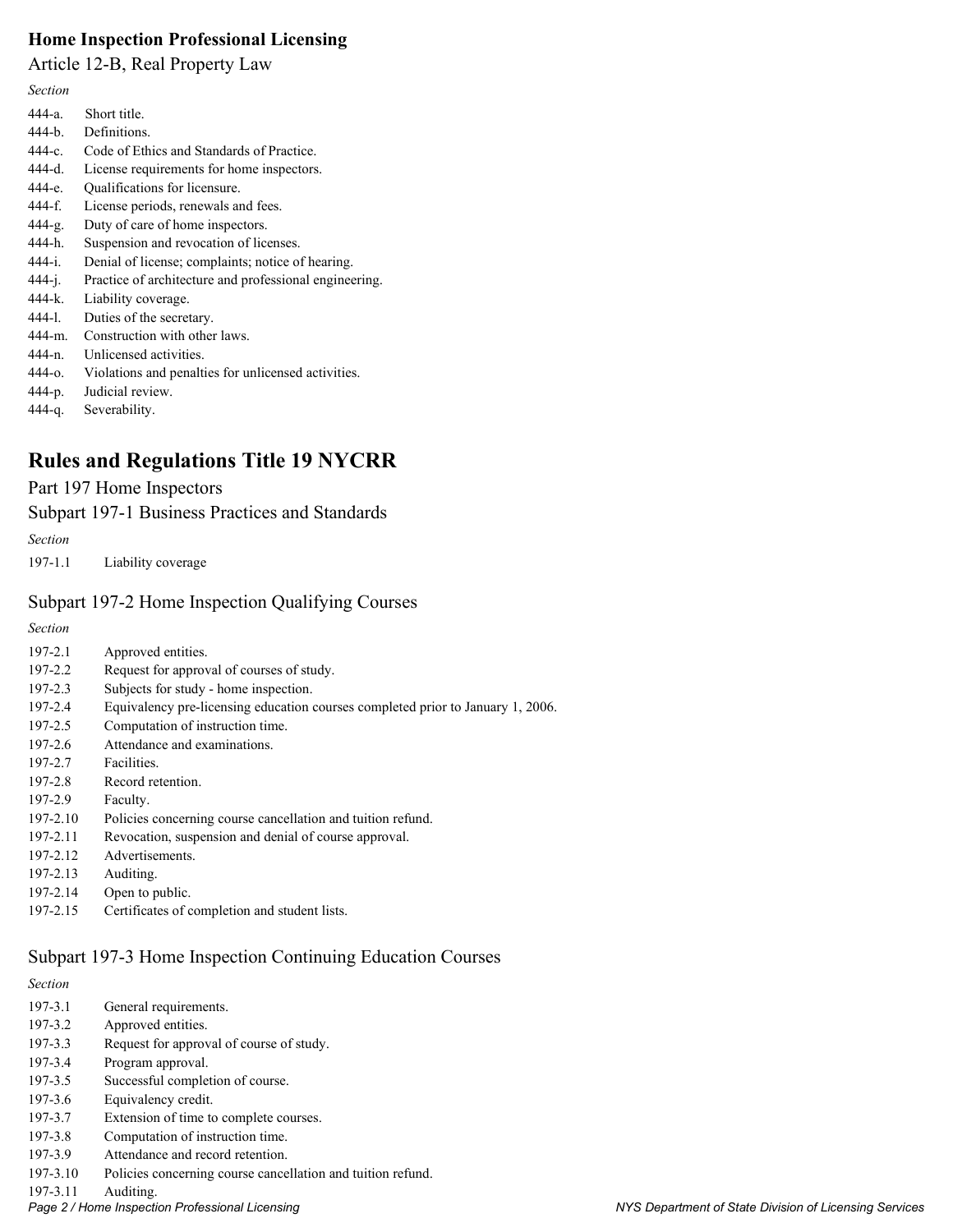- 197-3.12 Change in approved course of study.
- 197-3.13 Suspensions and denials of school approval.
- 197-3.14 Open to public.
- 197-3.15 Facilities.
- 197-3.16 Faculty.
- 197-3.17 Continuing education credit.
- 197-3.18 Registration period.

#### Subpart 197-4 Code of Ethics and Regulations for Home Inspectors

*Section*

- 197-4.1 Fundamental Rules.
- 197-4.2 Written Contracts.
- 197-4.3 Non-Disclosure.
- 197-4.4 Unlicensed and Unlawful Activity.
- 197-4.5 Competence.
- 197-4.6 Written Reports.
- 197-4.7 Conflicts of Interest.
- 197-4.8 Fraud, Misrepresentation and Dishonesty.
- 197-4.9 Promotion and Advertising.

#### Subpart 197-5 Standards of Practice for Home Inspectors

*Section* 197-5. 1 Definitions. 197-5.2 Purpose and Scope. 197-5.3 Minimum Requirements. 197-5.4 Site Conditions. 197-5.5 Structural Systems. 197-5.6 Exterior. 197-5.7 Roof Systems. 197-5.8 Plumbing System. 197-5.9 Electrical System. 197-5.10 Heating System. 197-5.11 Air Conditioning Systems. 197-5.12 Interior. 197-5.13 Insulation and Ventilation. 197-5.14 Fireplaces. 197-5.15 Attics. 197-5.16 Limitations and Exclusions.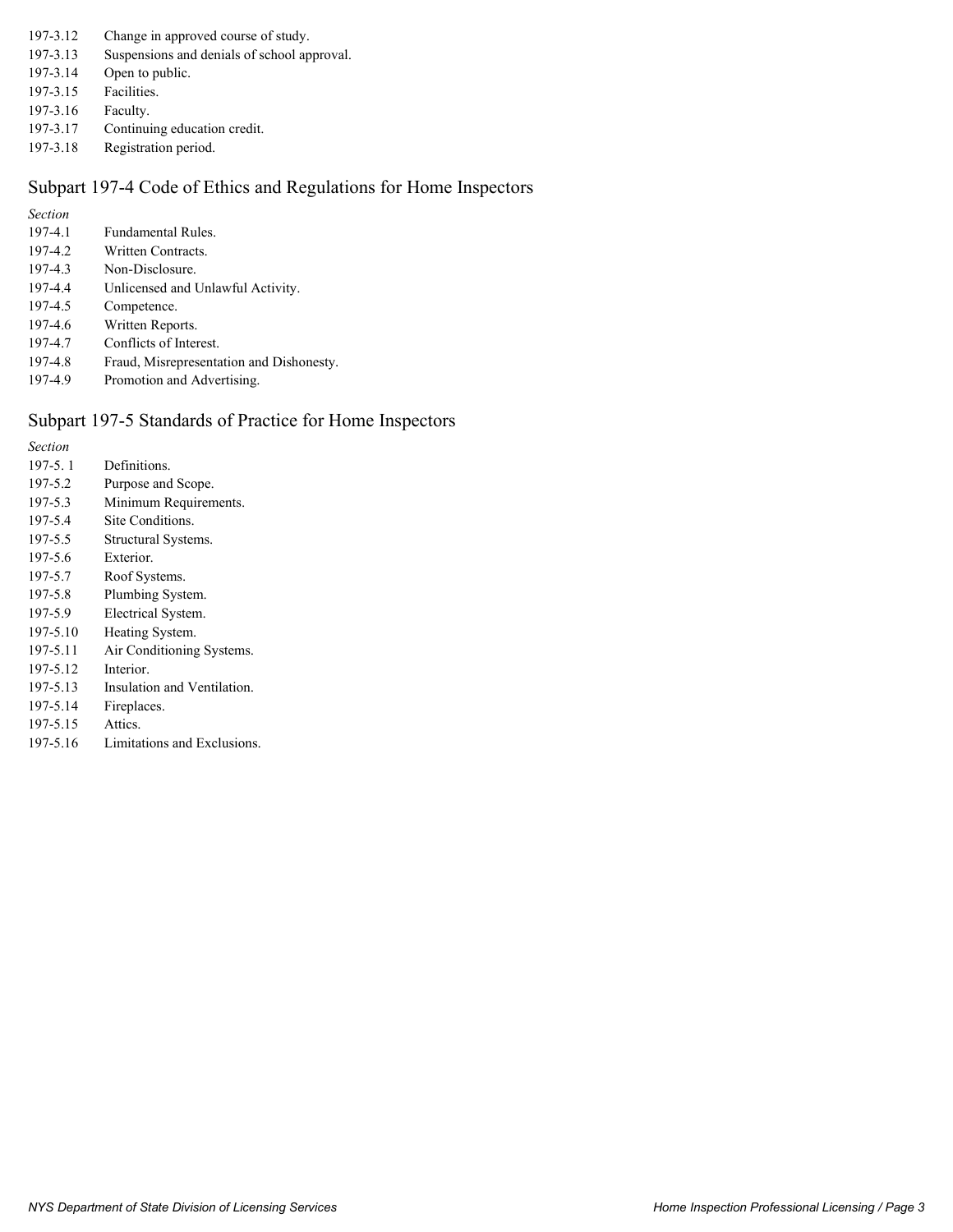# **Home Inspection Professional Licensing**

#### **§ 444-a. Short title.**

This article shall be known and may be cited as the "home inspection professional licensing act".

#### **§ 444-b. Definitions.**

As used in this article, the following terms shall have the following meanings:

1. "Client" means any person who engages or seeks to engage the services of a home inspector for the purpose of obtaining inspection of and written report about the condition of a residential building.

2. "Department" means the department of state.

3. "Home inspector" means a person licensed as a home inspector pursuant to the provisions of this article.

4. "Home inspection" means the process by which a home inspector observes and provides a written report of the systems and components of a residential building including but not limited to heating system, cooling system, plumbing system, electrical system, structural components, foundation, roof, masonry structure, exterior and interior components or any other related residential building component as recommended or required by the department through regulation to provide a client with objective information about the condition of the residential building. The home inspector shall clearly identify in the written report which systems and components of the residential building were observed. A home inspection shall not include an inspection for radon or pests.

5. "Person" means an individual, firm, company, partnership, limited liability company or corporation.

6. "Residential building" means a structure consisting of one to four dwelling units and their garages and carport but shall not include any such structure newly constructed or not previously occupied as a dwelling unit.

7. "Secretary" means the secretary of the department of state.

#### **§ 444-c. Code of Ethics and Standards of Practice.**

1. The secretary shall promulgate regulations to implement the provisions of this article including but not limited to:

- (a) standards for training including approval of the course of study and examination required for licensure of home inspectors;
- (b) requirements and standards for continuing education of home inspectors;
- (c) a code of ethics and standards of practice for licensed home inspectors consistent with the provisions of this article and sound ethical practices which code and standards shall be subject to public notice and comment prior to adoption of the regulations. The standards of practice shall not require a reporting format or limit information which licensees are authorized to provide a client pursuant to this article; and
- (d) development of information and educational materials about home inspection for distribution to clients.

2. Nothing in this section shall be deemed to supersede any established authority, duty and power established by local law, state law or regulation or otherwise granted to any agency, body or entity.

#### **§ 444-d. License requirements for home inspectors.**

No person shall conduct or represent that he or she has the ability to conduct a home inspection for compensation unless such person is:

1. licensed as home inspector pursuant to this article; or

2. a person regulated by the state or a political subdivision thereof as an architect who is acting within the scope of his or her profession; or

3. a person regulated by the state or a political subdivision thereof as an engineer who is acting within the scope of his or her profession; or

4. a person who is employed as a code enforcement official by the state or a political subdivision thereof when acting within the scope of that government employment; or

5. a person making home inspections for the purpose of meeting the requirements of section four hundred forty-four-e of this article to qualify for licensure as a home inspector.

#### **§ 444-e. Qualifications for licensure.**

1. An applicant for a license as a home inspector shall:

- (a) have successfully completed high school or its equivalent; and
- (b) (i) have successfully completed a course of study of not less than one hundred forty hours approved by the secretary, of which at least forty hours shall have been in the form of unpaid field based inspections in the presence of and under the direct supervision of a home inspector licensed by the state of New York or a professional engineer or architect regulated by the state of New York who oversees and takes full responsibility for the inspection and any report provided to a client; or

(ii) have performed not less than one hundred home inspections in the presence of and under the direct supervision of a home inspector licensed by the state of New York or a professional engineer or architect regulated by the state of New York who oversees and takes full responsibility for the inspection and any report provided to a client; and

- (c) have passed the National Home Inspector examination; examination or an examination offered by the secretary. Any examination offered by the secretary must meet or exceed the national exam standards set by the Examination Board of Professional Home Inspectors in consultation with the New York State Association of Home Inspectors to include questions related to state-specific procedures, rules, and regulations, and changes to state and federal law, and be updated annually; and
- (d) pay the applicable fees.

2. The provisions of this section shall not apply to a person performing a home inspection pursuant to subparagraph (ii) of paragraph (b) of subdivision one of this section for the purpose of meeting requirements for a home inspector license.

3. Upon submission of an application and payment of the application and licensure fee to the secretary, the secretary shall issue a home inspector's license to a person who holds a valid license as a home inspector issued by another state or possession of the United States or the District of Columbia which has standards substantially equivalent to those of this state as determined by the secretary.

4. On or before the effective date of this article, the secretary shall, upon application, issue a home inspector license to a person who:

(a) meets the requirements of paragraphs (a) and (c) of subdivision one of this section and has performed one hundred or more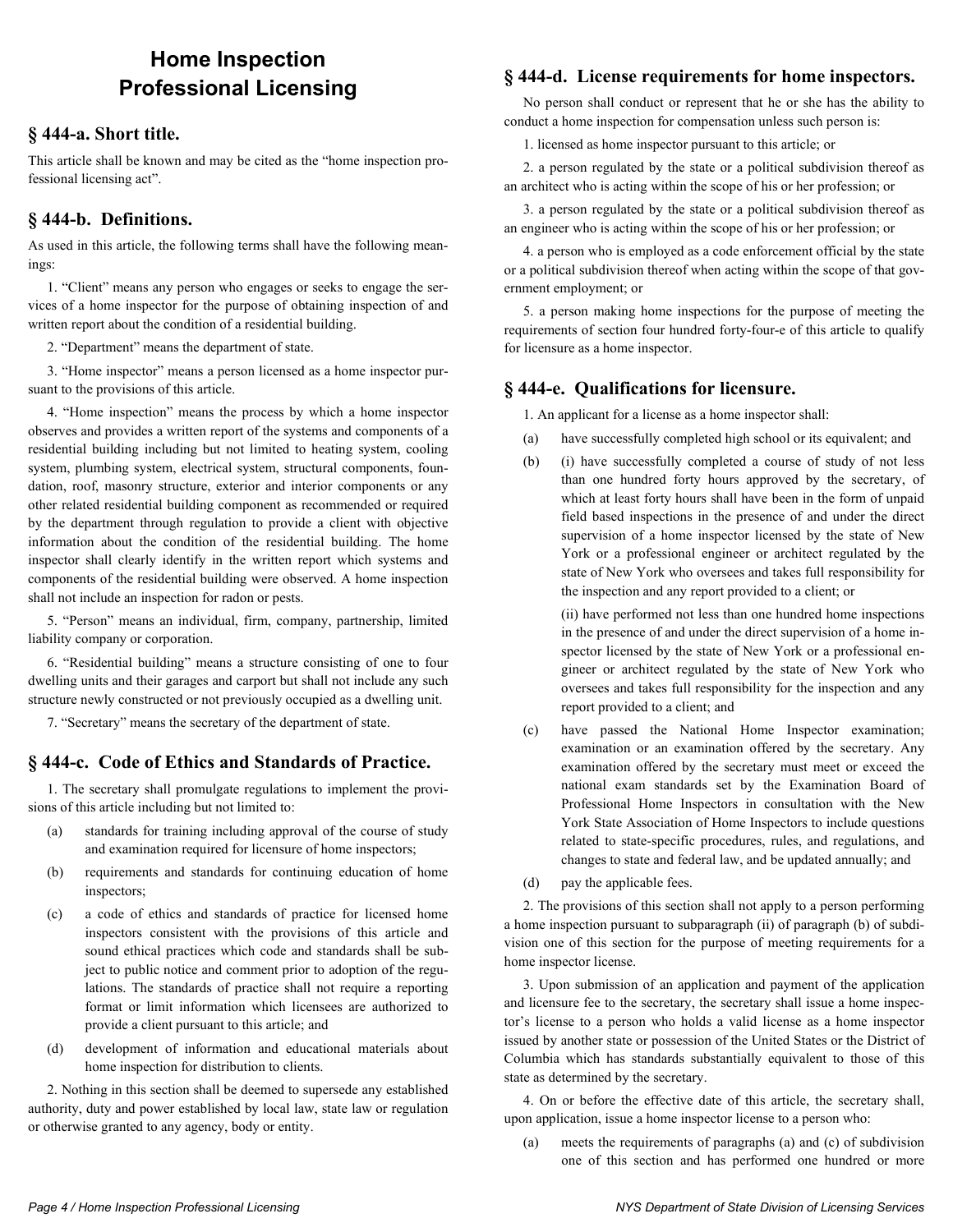home inspections for compensation within two years prior to the effective date of this section; or

- (b) meets the requirements of paragraph (a) of subdivision one of this section and has been engaged in the practice of home inspection for compensation for not less than three years prior to the effective date of this section during which such person has performed two hundred fifty home inspections for compensation within three years prior to the effective date of this section; or
- (c) has education and experience which the secretary considers equivalent to that required pursuant to paragraphs (a) and (b) of this subdivision.

#### **§ 444-f. License periods, renewals and fees.**

1. Home inspector licenses and renewals thereof shall be issued for a period of two years, except that the secretary may, in order to stagger the expiration date thereof, provide that those licenses first issued or renewed after the effective date of this section shall expire or become void on a date fixed by the secretary, not sooner than six months nor later than twenty-nine months after the date of issue. No renewal of a license shall be issued unless the applicant has successfully completed a course of continuing education approved by the secretary.

2. The secretary shall collect a fee of two hundred fifty dollars for the first application for a license and the license as a home inspector. The secretary shall collect a fee of one hundred dollars to renew a home inspector license. The secretary shall collect an examination fee of fifty dollars. All fees and any fines imposed by the secretary pursuant to this article shall be deposited in the business and licensing services account established pursuant to section ninety- seven-y of the state finance law.

#### **§ 444-g. Duty of care of home inspectors.**

1. Every home inspector shall comply with the provisions of this article, and the rules, regulations and standards adopted pursuant thereto. The duty of every home inspector shall be to the client.

2. Every home inspector shall display his or her license number and status as a licensed home inspector on every home inspection report and in all advertising. Upon request of any client or interested party to a real estate transaction, every home inspector shall provide such proof of licensure pursuant to this article as shall be issued by the secretary for such purpose.

3. No later than five business days after the completion of a home inspection on behalf of a client, each home inspector shall provide such client with a written report of the findings of such inspection. The home inspection shall clearly identify in the written report which systems and components of the residential building were observed. Every such written report and the information contained therein shall be deemed confidential and shall not be disclosed without the express consent of the client; provided, however, that department representatives, conducting an investigation or other official business for the purpose of enforcing this article, shall have access to such reports and the information contained therein.

4. No home inspector shall:

- (a) perform or offer to perform, for any additional fee, any repair, improvement or replacement of any component or system in a residential building for which such inspector, or partner thereof shall have prepared a home inspection report prior to the close of escrow. This paragraph shall not include repairs to components and systems not included in the standards of practice adopted pursuant to this article;
- (b) inspect any residential building in which such inspector, partner or relative thereof has a financial interest or any interest in the

transfer thereof, including the receipt of any commission as an agent;

- (c) offer to provide or provide any commission, referral fee or kickback to the seller of any inspected residential building, or to the agent of either or both the seller and buyer of such building, for the referral of any business to such inspector or partner thereof; or
- (d) agree to perform any home inspection or prepare any home inspection report for which compensation or employment is contingent upon the conclusions of the home inspection report, pre- established or prescribed findings, or the closing of a real estate transaction.

Nothing in this article authorizes a home inspector to practice engineering or architecture.

#### **§ 444-h. Suspension and revocation of licenses.**

1. The secretary may refuse to grant or may suspend or revoke a home inspector license, and may impose a civil penalty not to exceed one thousand dollars per violation, upon proof to the satisfaction of the secretary that the holder thereof has:

- (a) Violated the provisions of subdivision four of section four hundred forty-four-g of this article;
- (b) Disclosed any information concerning the results of the home inspection without the approval of the client or the client's representatives;
- (c) Accepted compensation from more than one interested party for the same service without the consent of all interested parties;
- (d) Accepted commissions or allowances, directly or indirectly, from other parties dealing with the client in connection with work for which the licensee is responsible;
- (e) Failed to disclose promptly to a client information about any business interest of the licensee which may reasonably affect the client in connection with the home inspection;
- (f) Been convicted of a felony involving fraud, theft, perjury or bribery;
- (g) Failed to pay a fine or restitution ordered by the secretary within a reasonable time; or
- (h) Made a willfully false statement in the context of home inspection activities or an application for licensure pursuant to this article.

2. Whenever a license is revoked pursuant to this section, such license shall not be reinstated or reissued until after the expiration of a period of five years from the date of such revocation.

3. A violation of this article by a professional engineer or architect regulated by the state of New York shall be enforced by their respective state licensing boards.

# **§ 444-i. Denial of license; complaints; notice of hearing.**

The department shall, before making a final determination to deny an application for a license, revoke a license, suspend a license, issue a reprimand, or impose a civil penalty for violation of this article, notify the applicant or licensee in writing of the reasons for such proposed denial, revocation, suspension, reprimand, or imposition of a civil penalty and afford the applicant or licensee an opportunity to be heard in person or by counsel. Such notification shall be served personally or by certified mail or in any manner authorized by the civil practice law and rules for service of a summons. If a hearing is requested, such hearing shall be held at such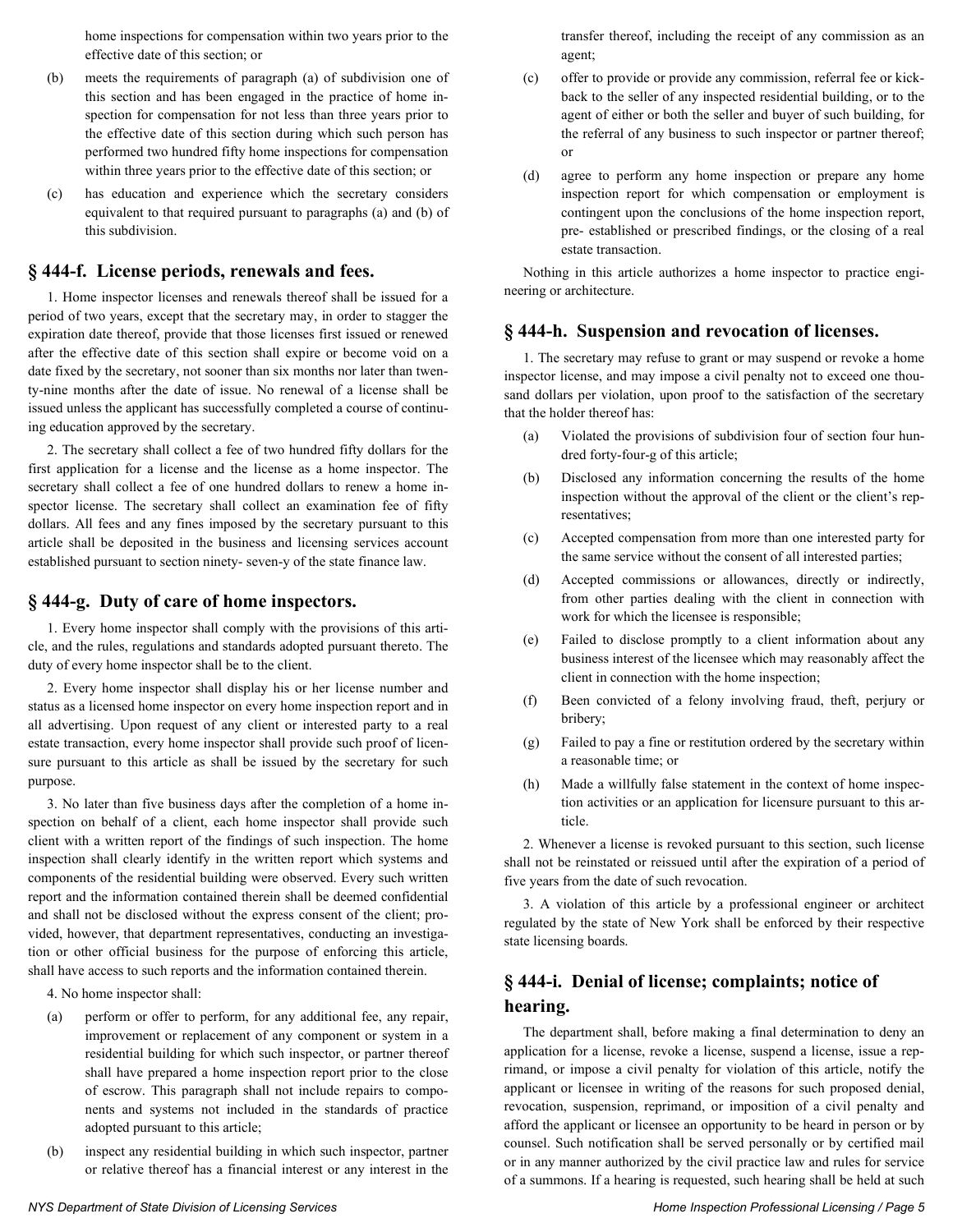time and place as the department shall prescribe and shall be conducted in accordance with the provisions of the state administrative procedure act. If the applicant or licensee fails to make a written request for a hearing within thirty days after receipt of such notification, then the notification shall become the final determination of the department. The department, acting by such officer or person in the department as the secretary may designate, shall have the power to subpoena and bring before the officer or person so designated any person in this state and administer an oath to and take testimony of any person or cause his or her deposition to be taken. A subpoena issued under this section shall be regulated by the civil practice law and rules. If, after such hearing, the license is denied, revoked, or suspended, a reprimand is issued, or a civil penalty is imposed, written notice of such determination shall be served upon the applicant or licensee personally or by certified mail or in any manner authorized by the civil practice law and rules for the service of a summons.

#### **§ 444-j. Practice of architecture and professional engineering.**

A person regulated by the state of New York to engage in the practice of architecture when acting within the scope of that practice, a person licensed in the state of New York to practice professional engineering when acting within the scope of that practice or a person who is employed as a code enforcement official by the state or a political subdivision thereof when acting within the scope of that government employment may perform home inspections without need of licensure pursuant to this article.

#### **§ 444-k. Liability coverage.**

1. Every licensed home inspector who is engaged in home inspection shall secure, maintain, and file with the secretary proof of a certificate of liability coverage, which terms and conditions shall be determined by the secretary.

2. Every proof of liability coverage required to be filed with the secretary shall provide that cancellation or nonrenewal of the policy shall not be effective unless and until at least ten days' notice of intention to cancel or nonrenew has been received in writing by the secretary.

#### **§ 444-l. Duties of the secretary.**

The secretary shall establish such rules and regulations as shall be necessary to implement the provisions of this article.

#### **§ 444-m. Construction with other laws.**

Nothing in this article shall prevent any licensed engineer, registered architect or any other licensed or regulated profession or governmental employee from acting within the scope of his or her profession or employment.

#### **§ 444-n. Unlicensed activities.**

The secretary may issue an order requiring restitution and/or directing the cessation of any activity for which a license is required by this article upon a determination that a person has engaged in or followed the business or occupation of, or held himself, herself, or itself out as or acted as, temporarily or otherwise, a home inspector within this state without a valid license. The department shall, before making such determination and order, give such person notice as provided in section four hundred fortyfour-i of this article and afford such person an opportunity to be heard in person or by counsel in reference thereto in an adjudicatory proceeding held pursuant to this article.

# **§ 444-o. Violations and penalties for unlicensed activities.**

Any person subject to an administrative order issued by the secretary directing the cessation of any activity for which a license is required and/or suspending or revoking a license previously issued who directly or indirectly engages in the business of home inspection, holds himself, herself, or itself out to the public as being able to engage in the business of home inspection without a license therefor, engages in the business of home inspection after having his or her license revoked or suspended, or without a license to engage in the business of home inspection, directly or indirectly employs, permits or authorizes an unlicensed person to engage in the business of home inspection shall be guilty of a misdemeanor and upon the first conviction thereof shall be sentenced to a fine of not more than one thousand dollars; upon a second or subsequent conviction thereof shall be sentenced to a fine of not less than one thousand dollars nor more than five thousand dollars. Each violation of this article shall be deemed a separate offense.

#### **§ 444-p. Judicial review.**

The action of the secretary in suspending, revoking, or refusing to issue or renew a license, or imposing an order directing the cessation of unlicensed activity or imposing a fine or reprimand may be reviewed by the supreme court in the manner provided by article seventy-eight of the civil practice law and rules.

#### **§ 444-q. Severability.**

In the event it is determined by a court of competent jurisdiction that any phrase, clause, part, subdivision, paragraph or section, or any of the provisions of this article, is unconstitutional or otherwise invalid or inoperative, such determination shall not affect the validity or effect of the remaining provisions of this article.

# **Rules and Regulations Title 19 Part 197 Home Inspectors**

# **Subpart 197-1 Business Practices and Standards**

#### **§ 197-1.1 Liability Coverage.**

(a) Every applicant and every licensed home inspector shall secure, maintain, and file with the Department of State proof of general liability insurance of at least \$150,000 per occurrence and \$500,000 in the aggregate.

(b) Every proof of liability coverage shall provide that cancellation or nonrenewal of the policy shall not be effective unless and until at least ten days' notice of intention to cancel or nonrenew has been received in writing by the Secretary of State.

(c) In addition, every proof of liability coverage shall include the following information:

(1) the name and business address of the insured;

(2) the name, business address and telephone number of insurance company;

(3) the policy number;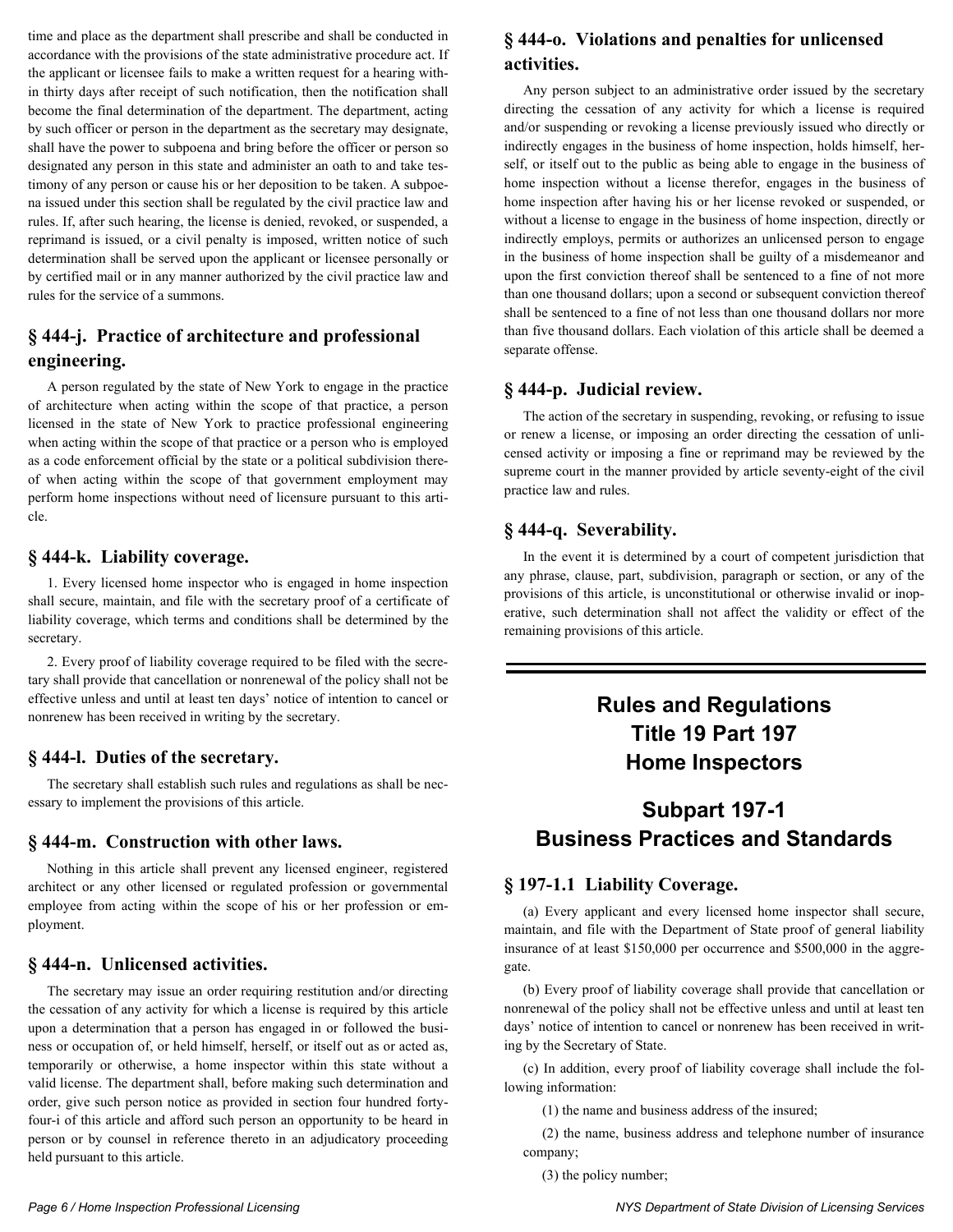(4) the term of the policy; provided, however, that the proof of liability coverage shall provide that the coverage shall not expire until a notice of intention to cancel or non-renewal has been received in writing by the Secretary of State at least ten days prior to the date of cancellation or non-renewal;

(5) a statement indicating that the policy provides general liability coverage of at least \$150,000 per occurrence and \$500,000 in the aggregate.

# **Subpart 197-2 Home Inspection Qualifying Courses**

#### **§ 197-2.1 Approved entities.**

Home Inspection courses and offerings may be given by any college or university accredited by the Commissioner of Education of the State of New York or by a regional accrediting agency accepted by said Commissioner of Education; public and private schools; and home inspection related professional societies and organizations.

#### **§ 197-2.2 Request for approval of courses of study.**

Applications for approval to conduct courses of study to satisfy the requirements for licensed home inspector shall be made at least 60 days before the proposed course is to be conducted. The application shall be prescribed by the Department to include the following:

(a) name and business address of the proposed school which will present the course;

(b) if applicant is a partnership, the names and home addresses of all the partners of the entity;

(c) if applicant is a corporation, the names and home addresses of persons who own five percent or more of the stock of the entity;

(d) the name, home and business address and telephone number of the education coordinator that will be responsible for administering the regulations contained in this part;

(e) locations where classes will be conducted;

(f) title of each course to be conducted;

(g) detailed outline of each module, together with the time sequence of each segment;

(h) final examination to be presented for each course, including the answer key;

(i) all times included on each test form must be consistent with content specifications indicated for each course. Weighing of significant content areas should fall within the weight ranges indicated. All reference sources used to support each correct answer must be included. Linkage to each answer must be indicated with a footnote showing page number, subject matter, etc.;

(j) description of materials that will be distributed;

(k) the books that will be used for the outline and the final exams; and

(l) a detailed description of the means of providing the 40 hour field based training.

#### **§ 197-2.3 Subjects for study - home inspection.**

The following are the required subjects to be included in the course of study in home inspection for licensure as a home inspector, and the required number of hours to be devoted to each such subject. All approved schools must follow this course syllabus in conducting their program.

#### **Home Inspection Course Modules - 140 hours**

#### *NYS Department of State Division of Licensing Services Home Inspection Professional Licensing / Page 7*

#### **Module 1**

Structural Exterior Roof 25 hours Final Exam **Module 2**

#### Interior

Insulation and Ventilation Electrical 25 hours Final Exam

#### **Module 3**

Heating Cooling Plumbing 25 hours

Final Exam

#### **Module 4**

Overview of Profession NYS License Law Report Writing 25 hours Final Exam

#### **Module 5** 40 hours

(1) 40 hours of unpaid field-based training in the presence of and under the direct supervision of a home inspector licensed by New York State, or a professional engineer or architect regulated by New York State who oversees and takes full responsibility for the inspection and any report produced.

(2) Students have the option of not completing the field-based training by an approved school; however, all entities requesting approval for the Home Inspection qualifying curriculum must be approved for and make available to their students the 40 hours of unpaid field-based training and provide the Department of State with a detailed description of the means for providing the training.

(3) Schools must maintain a log of all inspections completed for purposes of providing proof of each student's field based training. The log must contain the following information:

(a) the student's name;

(b) the date of the home inspection;

(c) the address of the property inspected;

(d) the name of the client;

(e) the amount of time that was spent on the inspection; and

(f) the name, unique identification number and signature of the licensed home inspector, professional engineer or architect.

(4) Approved entities must verify hours of training and provide the student with a certificate of completion.

(5) If Field-based training is not completed by an Approved Home Inspection School, the student must maintain a log of all inspections completed for purposes of providing proof of their field based training. The log must contain the following information:

(a) the date of the inspection;

(b) the address of the property inspected;

(c) the name of the client;

(d) the amount of time that was spent on the inspection; and

(e) the name, unique identification number and signature of the licensed home inspector, professional engineer or architect.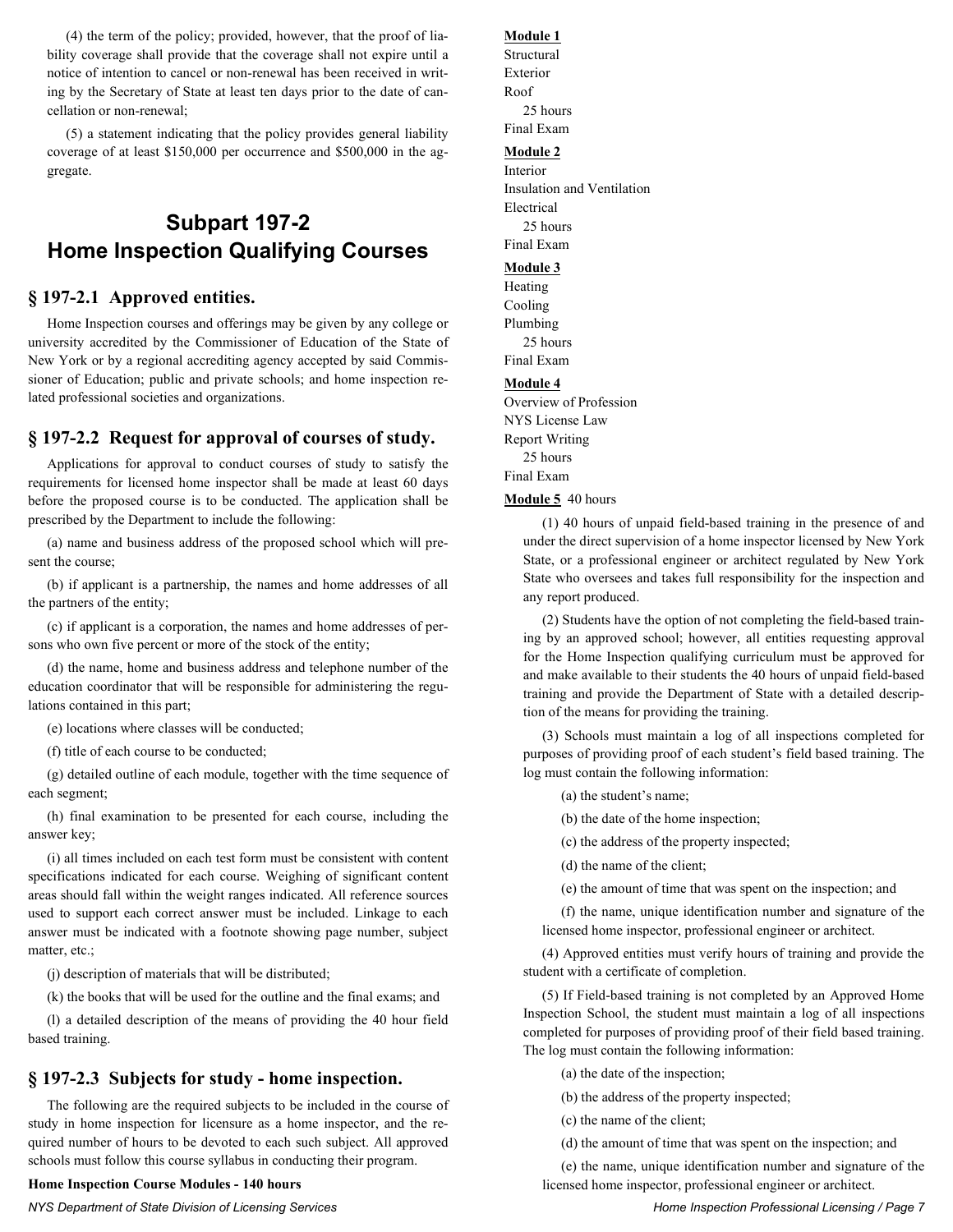(6) Completed home inspections must be maintained by the licensed home inspector, professional engineer or architect, and are subject to review by the Department of State.

#### **§ 197-2.4 Equivalency pre-licensing education courses completed prior to January 1, 2006.**

(a) The criteria for approval of courses completed prior to the January 1, 2006, shall be that the course or courses have substantially covered the same subject matter, classroom hours of attendance and completed standards as prescribed by this Subpart as a prerequisite of licensing.

(b) Application for course evaluation must be accompanied by an official transcript or other documentation showing the subjects taken, the hours of instruction devoted to each subject and the hours attended by said applicant together with the date completed. In addition, a course description or outline must be provided by the school along with an applicant's equivalency request.

(c) The Department may request additional supportive documentation to determine course equivalency.

#### **§ 197-2.5 Computation of instruction time.**

To meet the minimum statutory requirement, attendance shall be computed on the basis of an hour equaling 50 minutes. For every 50 minutes of instruction there shall be an additional 10 minute break. The time of the breaks shall be left to the discretion of the individual education coordinator. Breaks shall not be considered optional, nor are they to be used to release the class earlier than scheduled.

#### **§ 197-2.6 Attendance and examinations.**

(a) No person shall receive credit for any course module presented in a class-room setting if he or she is absent from the class room, during any instructional period, for a period or periods totaling more than 10 percent of the time prescribed for the course module pursuant to section 197-2.3 of this Subpart, and no person shall be absent from the class room except for a reasonable and unavoidable cause.

(b) Students who fail to attend the required scheduled class hours may, at the discretion of the approved entity, make up the missed subject matter during subsequent classes presented by the approved entity.

(c) Final examinations may not be taken by any student who has not satisfied the attendance requirement.

(d) A make up examination may be presented to students at the discretion of the approved entity. Make up examinations must be submitted for approval to the Department in accordance with guidelines noted in section 197-2.2 of this Subpart.

(e) All examinations required for course work shall be written and given within a reasonable time after the course work has been conducted. The failure of the final exam shall constitute failure of the course module.

#### **§ 197-2.7 Facilities.**

Each course shall be presented in such premises and in such facilities as shall be necessary to properly present the course.

#### **§ 197-2.8 Record retention.**

All organizations conducting approved courses of study shall retain the attendance records, the final examinations and a list of students who successfully complete each course module for a period of three years after completion of each course module. All documents shall at all times during such period be available for inspection by duly authorized representatives of the Department of State.

#### **§ 197-2.9 Faculty.**

(a) Each instructor for an approved home inspection course of study must be approved by the Department of State. To be approved, an instructor must submit an application along with a resume reflecting three years of experience as a home inspector during which time the applicant has completed at least 250 home inspections.

(b) An instructor who does not qualify under subdivision (a) of this section may be approved as a technical expert if the instructor submits an application and resume establishing, to the satisfaction of the Department of State, that the applicant is an expert in and has at least three years' experience in a specific technical subject related to home inspection. Approval by the Department of State shall specify the subject(s) within the home inspection course or course module for which approval is given.

#### **§ 197-2.10 Policies concerning course cancellation and tuition refund.**

Any educational institution or other organization requesting from the Department of State approval for home inspection courses must have a policy relating to course cancellation and tuition refunds. Such policy must be provided in writing to prospective students prior to the acceptance of any fees.

## **§ 197-2.11 Revocation, suspension and denial of course approval.**

The Department of State may deny, suspend, or revoke the approval or renewal of a home inspection course or a home inspection instructor, if it is determined that they are not in compliance with applicable law and rules, or if the offering does not adequately reflect and present current home inspection knowledge as a basis for a level of home inspection practice, or if the course provider or instructor has obtained, used or attempted to obtain or use the Department of State's home inspection examination questions. Prior to the denial of an application, suspension or revocation, the course provider or instructor shall have the opportunity to be heard by the Secretary of State or his designee.

#### **§ 197-2.12 Advertisements.**

Any education institution or other organization offering approved courses may not make or publish any false or misleading statement regarding employment opportunities which may be available as a result of the successful completions of a course or as a result of acquisition of a home inspector license.

#### **§ 197-2.13 Auditing.**

A duly authorized representative of the Department of State may audit any course offered, and may verify attendance and inspect the records of attendance of the course at any time during its presentation or thereafter.

#### **§ 197-2.14 Open to public.**

All courses approved pursuant to this Subpart shall be open to all members of the public regardless of the membership of the prospective student in any home inspection related professional society or organization.

#### **§ 197-2.15 Certificates of completion and student lists.**

*Page 8 / Home Inspection Professional Licensing NYS Department of State Division of Licensing Services* (a) Evidence of successful completion of a course module must be furnished to students in certificate form. The certificate must indicate the following: name of the student; name of the course provider; title of the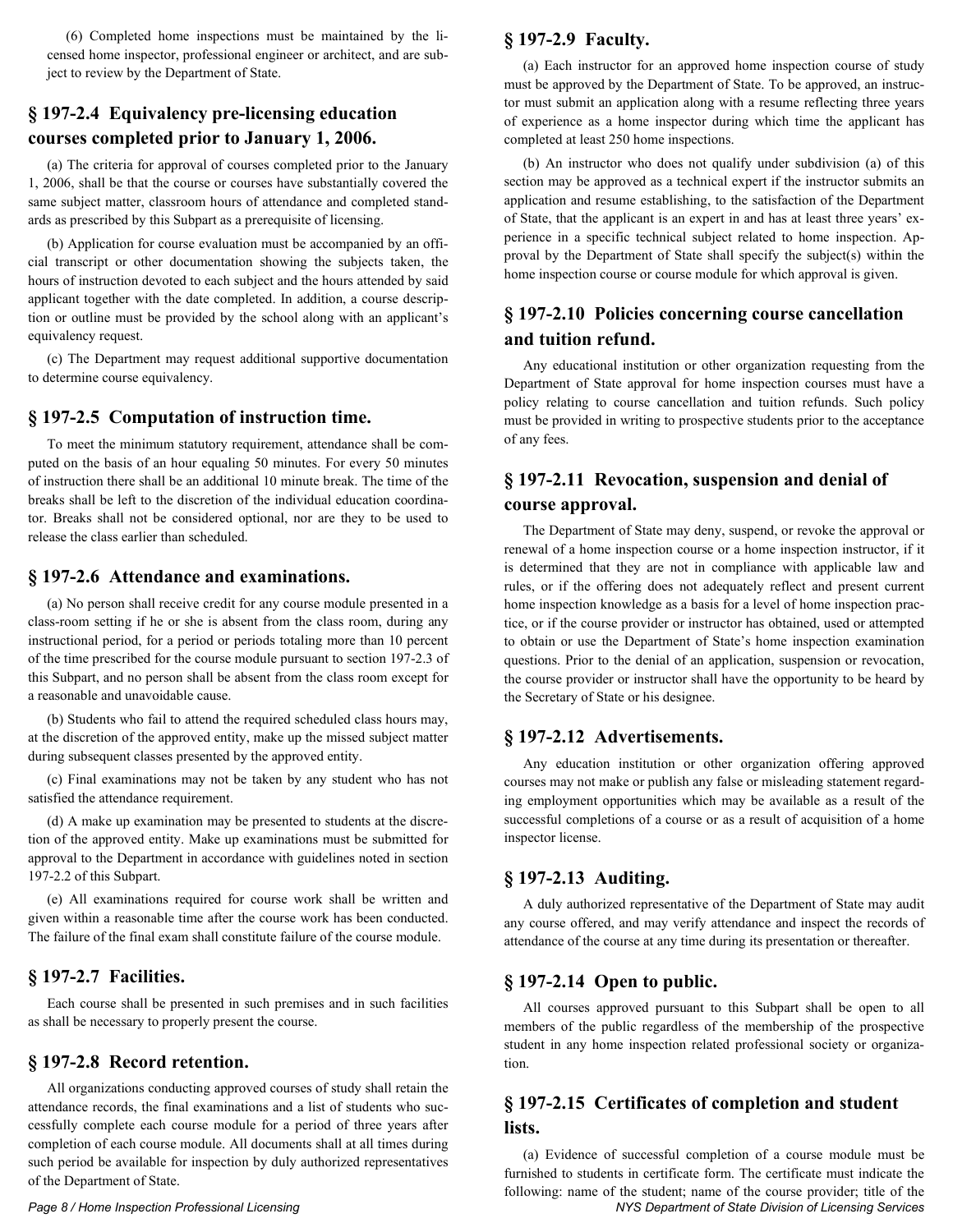home inspection module; number of hours; code number of the module; a statement that the student, who shall be named, has satisfactorily completed a course of study in home inspection subjects or unpaid field-based training approved by the Secretary of State in accordance with the provisions of section 197-2.3 of this Subpart, and that his or her attendance record was satisfactory and in conformity with the law, and that such module was completed on a stated date. The certificate must be signed and dated with an original signature by the owner or course coordinator.

(b) A list of the names and addresses of students who successfully complete each course module must be submitted to the Department of State within 15 days of completion of a course module.

# **Subpart 197-3 Home Inspection Continuing Education Courses**

#### **§197-3.1 General requirements.**

(a) Renewals. For all home inspection licenses that expire prior to December 31, 2008, no renewal license shall be issued unless said licensee has completed 6 hours of approved continuing education within the twoyear period immediately preceding such renewal. For all home inspection licenses that expire on or after December 31, 2008, no renewal license shall be issued unless said licensee has completed 24 hours of approved continuing education within the two-year period immediately preceding such renewal.

(b) Course approval. No offering of a course of study in the home inspection field for the purpose of compliance with the continuing education requirements of subdivision (a) of this section shall be acceptable for credit unless such course of study has been approved by the Department of State under the provisions of this Part.

#### **§197-3.2 Approved entities.**

Continuing education home inspection courses (herein referred to as "sponsors") may be given by any college or university accredited by the Commissioner of Education of the State of New York or by a regional accrediting agency approved by the Commissioner of Education; public or private schools; and home inspection related professional societies and organizations. Types of instruction which shall not be acceptable as meeting continuing education requirements include such courses as:

(a) offerings in basic computer skills training, instructional navigation of the internet, instructional use of generic computer software or industry specific report writing software, instruction in personal motivation, business marketing, salesmanship, radon and pests, and any other instruction that is unrelated to home inspection.

#### **§197-3.3 Request for approval of course of study.**

The following applies to courses to be presented in a classroom setting where the instructor is present with the class. Requests for approval of courses of study in the home inspection field to be given to satisfy the requirements for continuing education under the provisions of this Part shall be made 60 days before the proposed course is to be given. The request shall include the following:

(a) name, address and telephone number of the applicant;

(b) if applicant is a partnership, the names of the partners in the entity; if a corporation, the names of any persons who own five percent or more of the stock of the entity;

(c) title of each course to be offered;

(d) location of each course offered;

*NYS Department of State Division of Licensing Services Home Inspection Professional Licensing / Page 9*

(e) duration and time of each course offered;

(f) procedure for taking attendance;

(g) a detailed outline of the subject matter of each course or seminar. The outline shall contain the amount of time each segment of the course or seminar lasts, as well as the teaching techniques used in each segment. Each course or seminar will contain at least one hour of instruction, and at most 24 hours of instruction; and

(h) description of materials to be distributed to the participants.

#### **§197-3.4 Program approval.**

Sponsors of courses of study may file applications for approval within 30 days of the completion of that course. The sponsor conducting the program may not guarantee to licensees that approval will be granted. Advertisements of such courses of study must indicate that such approval is not guaranteed.

#### **§197-3.5 Successful completion of course.**

(a) Any course for continuing education shall be accepted for credit on the basis of attendance only. For those courses that have received preinstruction approval from the Department of State, the course administrator must submit to the Department of State within 15 days of completion of the class, the names of all individuals who successfully complete the approved course together with the unique identification number assigned by the Department of State to all such individuals. For those courses that have received post-instruction approval from the Department of State pursuant to section 197-3.4 of this Subpart, the course administrator must submit this information to the Department of State within 15 days of having been granted post-instruction approval by the Department of State.

(b) Evidence of successful completion of the course must be furnished to students in certificate form. The certificates must indicate the following: the name of the approved entity, the name of the course, the code number of the course, and that the student who shall be named has satisfactorily completed a continuing education course approved by the Department of State and the number of hours earned. The certificate must be signed and dated by the person authorized to sign certificates. For those courses that have received post-instruction approval from the Department of State pursuant to section 197-3.4 of this Subpart, the course administrator shall provide this course certificate to qualified course attendees within 30 days of having received Department of State course approval.

#### **§197-3.6 Equivalency credit.**

(a) A licensee who teaches an approved home inspection course pursuant to Subpart 197-2 of this Part or an approved course offered for continuing education shall be credited with two hours for each hour of actual teaching performed. Records of such teaching shall be maintained by the person or organization presenting the course and certified on forms prescribed by the Department of State. The records of such teaching shall be deemed records of attendance for all purposes of these rules. Credit shall not be awarded for teaching the same course more than once in a license cycle. Instructors must submit evidence of such teaching experience with an equivalency application as prescribed by the Department of State.

(b) Individuals who complete a course of study offered outside of the State of New York, which course has not been approved by the Department of State, may file a request to the department to have such course count as credit toward their New York continuing education requirement. All applications for such consideration must be submitted with official documentation of satisfactory completion and the official descriptions of the course of study as prescribed by the Department of State. Upon receipt of such a request, the Department of State will review and evaluate the out-of-state course to determine if all or a portion of the course may be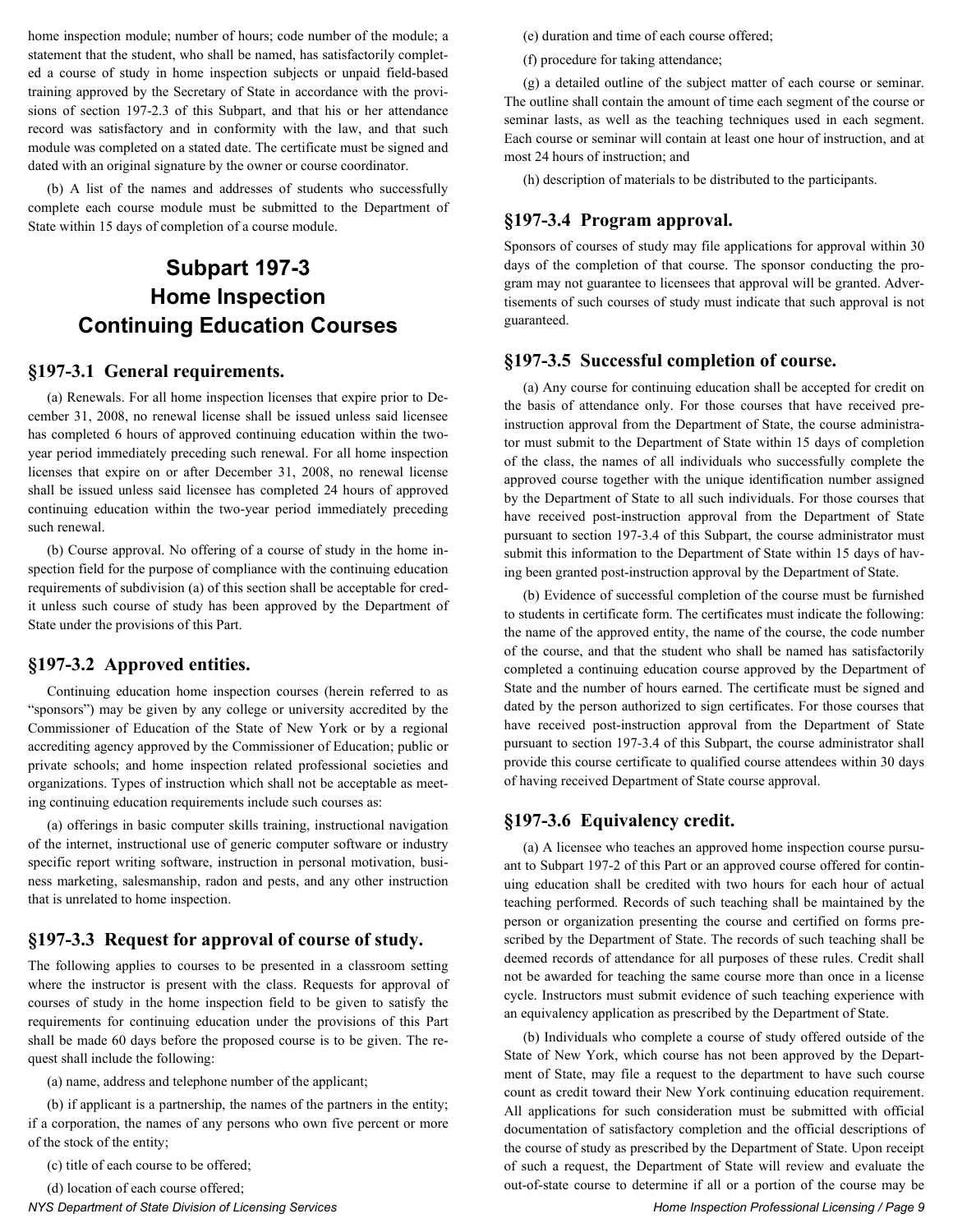credited toward the applicant's New York continuing education requirement. Within 30 days of receipt of a request, the Department of State will approve or deny the request for New York continuing education credit.

(c) All applications for and evidence of equivalency credit must be submitted to the Department of State for consideration at least 30 days prior to the expiration of the license.

#### **§197-3.7 Extension of time to complete courses.**

The Department of State may grant an extension to any licensee who evidences bona fide hardship precluding completion of the continuing education requirements prior to the time the renewal application is to be filed. A licensee seeking such an extension shall submit a written request, together with the evidence demonstrating such hardship. Within 30 days of receipt of a request, the Department of State will notify the licensee whether their request for an extension has been granted or denied.

#### **§197-3.8 Computation of instruction time.**

To meet the minimum statutory requirement, attendance shall be computed on the basis of an hour equaling 60 minutes.

#### **§197-3.9 Attendance and record retention.**

(a) No licensed person shall receive credit for any course presented in a classroom setting if he or she is absent from the classroom, during any instructional period, for a period or periods totaling more than 10 percent of the time prescribed for the course pursuant to section  $197-3.3(g)$  of this Subpart, and no licensed person shall be absent from the classroom except for a reasonable and unavoidable cause.

(b) The person or organization conducting the course shall certify to the Department of State the name of each licensed person who successfully completed the course of study and his or her unique identification number as assigned by the Department of State, and shall maintain its attendance records and a copy of such report for three years and, in addition, shall maintain the following records concerning the course:

(1) the approval number issued by the Department of State for the course;

(2) title and description of the course;

(3) the dates and hours the course was given; and

(4) the names and unique identification numbers of the persons who took the course and whether they completed it successfully.

#### **§197-3.10 Policies concerning course cancellation and tuition refund.**

Any educational institution or other organization requesting from the Department of State approval for home inspection courses must have a policy relating to course cancellation and tuition refunds. Such policy must be provided in writing to prospective students prior to the acceptance of any fees.

#### **§197-3.11 Auditing.**

A duly authorized designee of the Department of State may audit any course offered and may verify attendance and inspect the records of attendance of the course at any time during its presentation or thereafter.

#### **§197-3.12 Change in approved course of study.**

There shall be no change or alteration in any approved course of study without prior written notice to, and approval by, the Department of State.

# **§197-3.13 Suspensions and denials of school approval.**

The Department of State may deny, suspend or revoke the approval of a home inspection school, if it is determined that they are not in compliance with the law and rules. If disciplinary action is taken, a written order of suspension, revocation, or denial of approval will be issued. Anyone who objects to such denial, suspension or revocation shall have the opportunity to be heard by the Secretary of State or his or her designee pursuant to Real Property Law section 444-i.

#### **§197-3.14 Open to public.**

All courses approved pursuant to this Part shall be open to all members of the public regardless of the membership of the prospective student in any home inspection professional society or organization.

#### **§197-3.15 Facilities.**

Each course shall be presented in such premises and in such facilities as shall be necessary to properly present the course.

#### **§197-3.16 Faculty.**

(a) Each instructor for an approved home inspection course of study must be approved by the Department of State. To be approved, an instructor must submit an application along with a resume reflecting three years of experience as a home inspector during which time the applicant has completed at least 250 home inspections.

(b) An instructor who does not qualify under subdivision (a) of this section may be approved as a technical expert if the instructor submits an application and resume establishing, to the satisfaction of the Department of State, that the applicant is an expert in and has at least three years' experience in a specific technical subject related to home inspection. Approval by the Department of State shall specify the subject(s) within the home inspection course or course module for which approval is given.

#### **§197-3.17 Continuing education credit.**

No continuing education course will be considered for continuing education credit more than once within the two-year cycle of renewal.

#### **§197-3.18 Registration period.**

Each registration or renewal period for approved programs or courses shall be for 12 months or a part thereof, said period to commence on January 1st or date thereafter and to continue until December 31st.

# **SUBPART 197-4**

# **CODE OF ETHICS AND REGULATIONS FOR HOME INSPECTORS**

#### **§197-4.1 Fundamental Rules.**

(a) Home inspectors shall exhibit honesty and integrity in furtherance of the honor of the home inspection profession. A home inspection has a direct and vital impact on the quality of life for all home buyers. In performing home inspection services, home inspectors shall adhere to the highest principles of ethical conduct.

(b) This Code of Ethics and Regulations reflects the current ethical standards for home inspectors. It is the department's intention that this document be a living document and that changes and updates to this Code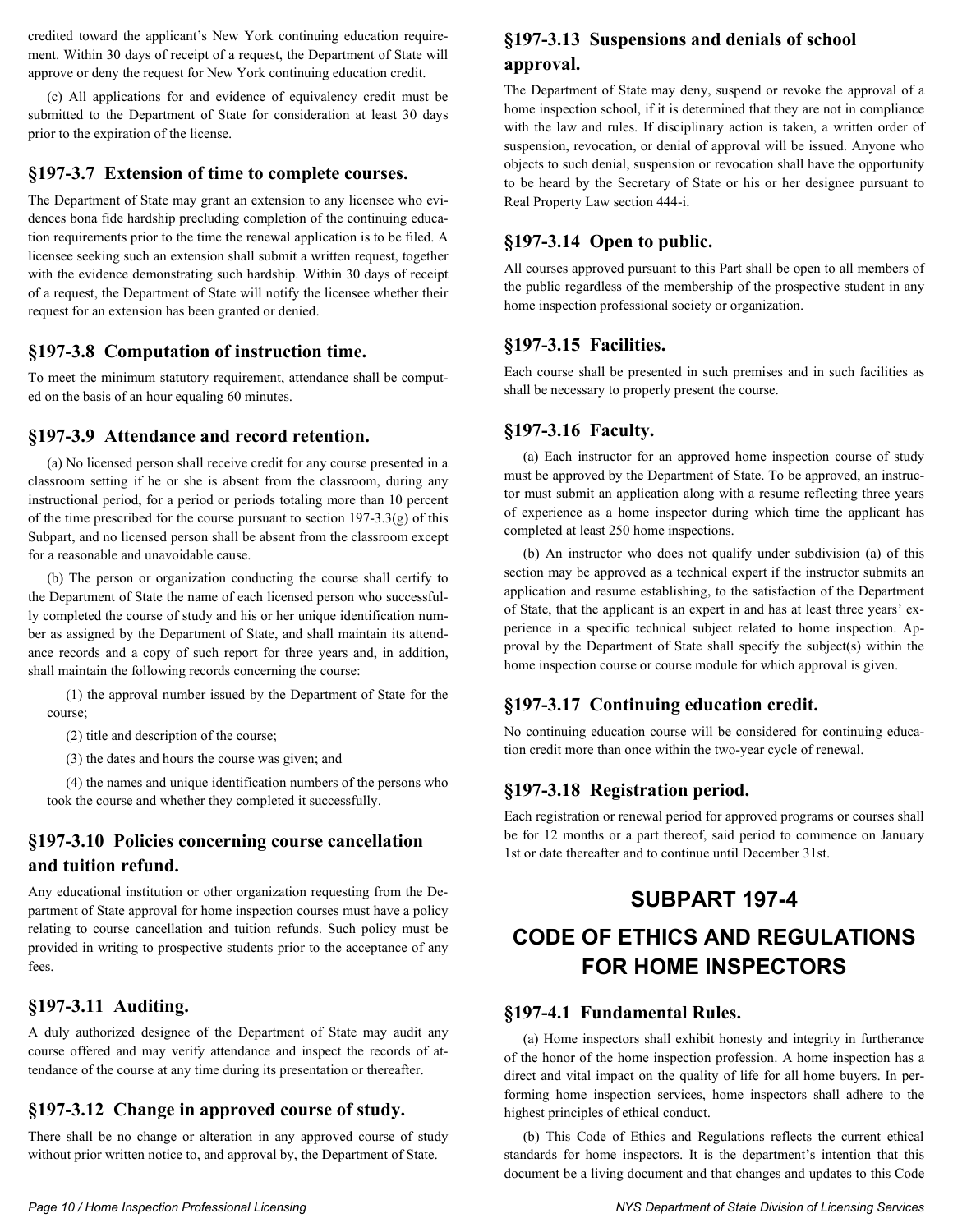of Ethics and Regulations be made as deemed necessary by the department in consultation with the Home Inspection Council.

(c) Home inspectors shall fully adhere to and comply with the provisions of Article 12-B of the Real Property Law and all regulations promulgated thereunder including, but not limited to, this Code of Ethics and Regulations and the Standards of Practice.

(d) Home Inspectors shall be required to cooperate with investigations by the Department of State. Each applicant or licensee shall be obligated, on request of the Secretary of State, to supply such information as may be required concerning his, her or its business, business practices or business methods, or proposed business practices or methods.

#### **§197-4.2 Written Contracts.**

(a) Prior to performing a home inspection, home inspectors shall provide a client with a written pre-inspection agreement that clearly and fully describes the scope of service to be provided and the cost associated with that service. All said contracts shall contain the following clauses which shall be printed in type size of not less than six point:

"Home inspectors are licensed by the NYS Department of State. Home Inspectors may only report on readily accessible and observed conditions as outlined in this pre-inspection agreement, Article 12 B of the Real Property Law and the regulations promulgated thereunder including, but not limited to, the Code of Ethics and Regulations and the Standards of Practice as provided in Title 19 NYCRR Subparts 197-4 and 197-5 et seq. Home inspectors are not permitted to provide engineering or architectural services."; and

"If immediate threats to health or safety are observed during the course of the inspection, the client hereby consents to allow the home inspector to disclose such immediate threats to health or safety to the property owner and/or occupants of the property."

(b) Home inspectors shall discuss the scope of the inspection with the client and only perform services which have been duly authorized by the client.

#### **§197-4.3 Non-Disclosure.**

Home inspectors shall not disclose to a third party the contents of a home inspection report or any observations, deductions, opinions that pertain to a home inspection report without the prior consent of the client or the client's representative.

#### **§197-4.4 Unlicensed and Unlawful Activity.**

(a) Home inspectors shall not engage in, knowingly permit or aid and abet, unlicensed or activity that is prohibited by Article 12-B of the Real Property Law or the regulations promulgated thereunder.

(b) In the event that a client insists upon a home inspector engaging in unlawful and/or unethical conduct, the home inspector shall, after notice to the client that such conduct is unlawful or unethical, be permitted to immediately withdraw from the assignment or contract.

(c) Home inspectors shall not determine property boundary lines or encroachments, easements or any limitations of use of the property.

(d) Home inspectors shall not determine compliance with regulations, codes, laws or ordinances.

(e) Home inspectors shall not determine the market value of the property or its marketability.

#### **§197-4.5 Competence.**

(a) Except as provided in section 197-4.6 and 197-5.2(c), home inspectors shall conduct home inspections in compliance with the Standards of Practice.

(b) Home inspectors shall not accept or perform services in which the home inspector knows or has reason to know that he or she is not competent to perform.

(c) Home inspectors shall not delegate responsibility to another when the home inspector delegating such responsibility knows or has reason to know that such person is not a duly licensed home inspector and/or qualified by training and experience to perform said task.

#### **§197-4.6 Written Reports.**

(a) Home inspectors shall provide a written report containing the results of a home inspection.

(b) Home inspectors shall not willfully make a false report or false or misleading statements in the context of home inspection activities and/or a home inspection report.

(c) The home inspection report shall clearly identify the systems and components of the residential building that were observed. If a home inspector is providing a home inspection that does not meet the minimum requirements as set forth in the Standards of Practice, the home inspection report must describe the scope of work, the services provided, and the systems and components that were included in and excluded from the inspection.

#### **§197-4.7 Conflicts of Interest.**

(a) The duty of every home inspector shall be to the client. Home inspectors shall avoid conflicts of interest or activities that compromise their professional objectivity, or have the potential of creating an appearance that their professional objectivity has been compromised.

(b) Prior to accepting any home inspection assignment, home inspectors shall disclose to the potential client all known or potential conflicts of interest that could influence or appear to influence the home inspector's judgment or the quality of the home inspector's services.

(c) Home inspectors shall not solicit or accept compensation, financial or otherwise, from more than one interested party for a home inspection unless the circumstances are fully disclosed to the client and agreed upon by all interested parties.

(d) Home inspectors shall not solicit or accept an assignment or contract from a governmental body on which a principal or officer of the home inspector's office or organization serves as a member.

(e) Home inspectors shall not directly or indirectly compensate, in any way, real estate brokers, real estate salespersons, real estate brokerage companies, lending institutions or any other party or parties that expect to have a financial interest in closing the transaction, for future referrals of inspections or for inclusion on a list of recommended inspectors or preferred providers or any similar arrangement.

(f) Home inspectors shall not accept financial or other consideration, such as material or equipment, from suppliers for suggesting the use of, or promoting a specific product in the course of performing a home inspection.

(g) In connection with performing home inspections, home inspectors shall not accept commissions, fees or other consideration directly or indirectly from contractors or other persons or entities dealing with clients or employers of the home inspector in connection with work for which the inspector is responsible for, or has reported upon.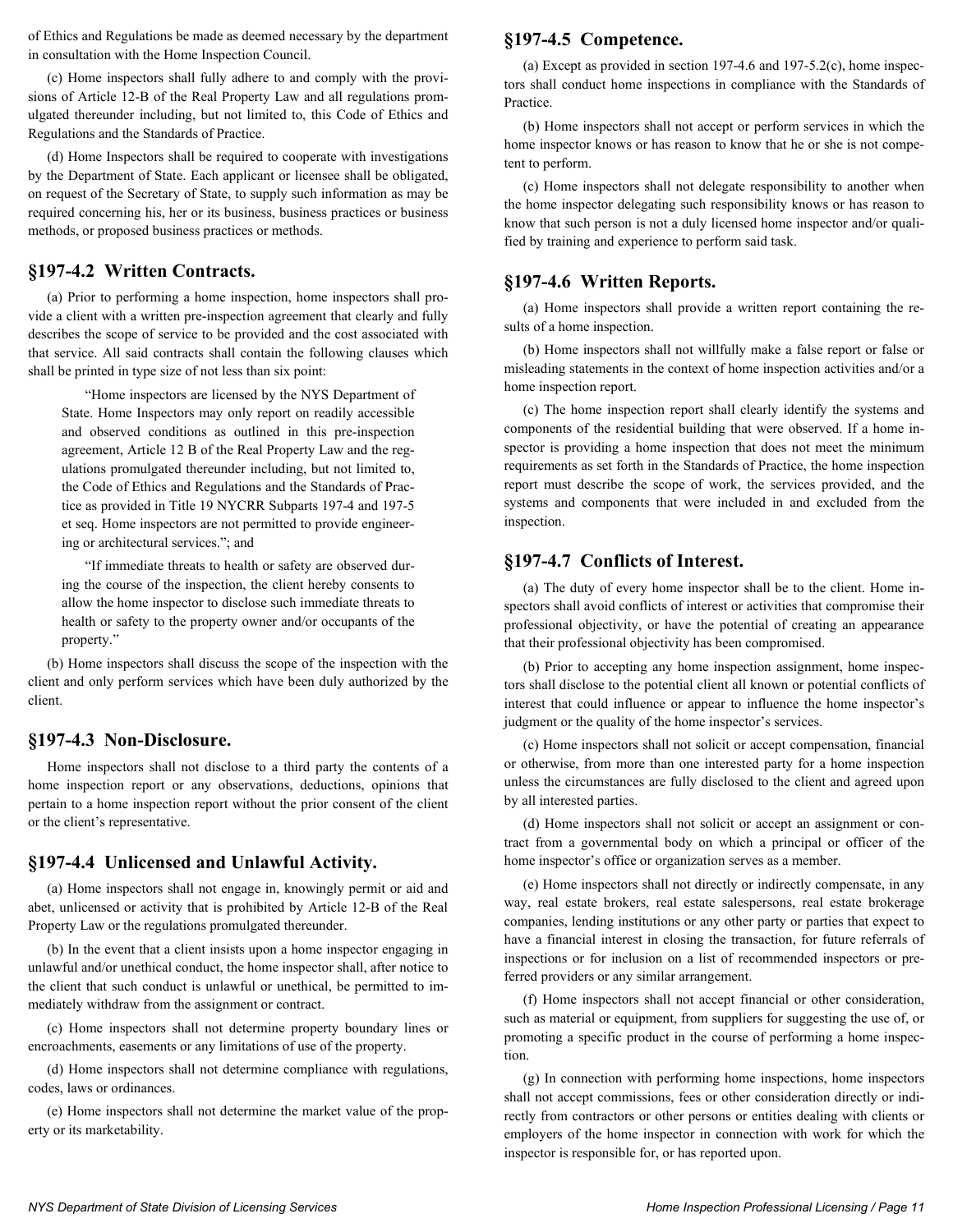(h) Home inspectors shall not inspect any residential building in which said home inspector or relative thereof has a financial interest or any interest in the transfer thereof, including the receipt of any commission as an agent.

(i) Home inspectors shall not inspect a home if the home inspector's compensation is contingent upon the sale of the home or if compensation is contingent upon the results of the home inspection.

#### **§197-4.8 Fraud, Misrepresentation and Dishonesty.**

Home inspectors shall not engage in fraud, fraudulent activity, misrepresentation or dishonesty.

#### **§197-4.9 Promotion and Advertising.**

(a) Home inspectors shall not advertise in a false, misleading or deceptive manner.

(b) Home inspectors shall not falsify or misrepresent their experience, education or qualifications or permit any such misrepresentation by their employees or associates.

(c) Home inspectors shall not advertise home inspection services as an engineer or architect or under the heading of engineers, engineering, architects or architecture in any form of print or electronic media unless the individual and/or firm is licensed to provide engineering or architectural services by the New York State Education Department.

(d) Home inspectors shall refrain from making any claim relating to the quality and effectiveness of services which cannot be substantiated by the home inspector.

(e) Home inspectors placing or authorizing advertisements shall maintain or cause to be maintained an exact copy of each advertisement for a period of one year following the advertisement's last publication. This copy shall be made available for inspection, upon request, by the Department or an authorized representative of the Department.

(f) Nothing herein shall prohibit a home inspector from advertising his or her services or advertising for the purpose of recruiting employees provided that no such advertisements shall be misleading or deceptive.

# **SUBPART 197-5 STANDARDS OF PRACTICE FOR HOME INSPECTORS**

#### **§197-5. 1 Definitions.**

(a) Alarm Systems: means installed or freestanding warning devices including, but not limited to, smoke detectors, carbon monoxide detectors, flue gas and other spillage detectors and security equipment.

(b) Central Air Conditioning: means a system that uses either ducts to distribute cooled and/or dehumidified air to more than one room of a residential building or pipes to distribute chilled water to heat exchangers in more than one room in a residential building, and which is not plugged into an electrical convenience outlet.

(c) Component: means a readily accessible and observable aspect of a system such as a floor or a wall, but not individual pieces such as boards or nails where many similar pieces make up the component.

(d) Dangerous or Adverse Situations: means situations that pose a threat of injury to the home inspector including, but not limited to, those situations in which the home inspector is required to use special protective clothing or other safety equipment.

(e) Decorative: means a component or part thereof that is ornamental and not required for the proper operation of the essential systems and components of a home.

(f) Dismantle: means to take apart or remove any component, device, or piece of equipment that is bolted, screwed, or fastened and that a homeowner in the course of normal household maintenance would not dismantle.

(g) Engineering, Practice of: means as that term is defined in Education Law, title VIII, Article 145, Section 7201.

(h) Engineering Study: means a study requiring engineering services.

(i) Functional Drainage: means the operation of a drain whereby a drain empties in a reasonable amount of time and does not overflow when another fixture is drained simultaneously.

(j) Functional Flow: means a reasonable flow at the highest fixture in a dwelling when another fixture is operated simultaneously.

(k) Further Evaluation: means the examination and analysis by a qualified professional, tradesman, or service technician beyond that provided by the home inspection.

(l) Household Appliances: means kitchen and laundry appliances, room air conditioners, and similar appliances.

(m) Inspect: means to visually examine any system or component of a building in accordance with these Standards of Practice, using normal operating controls and opening readily operable access panels.

(n) Installed: means attached or connected such that the installed item requires tools for removal.

(o) Normal Operating Controls: means homeowner operated devices such as a thermostat, wall switch, or safety switch.

(p) Observable: means able to be observed at the time of the inspection without the removal of covering, fixed, finished and or stored materials.

(q) Observe: means the act of making a visual examination.

(r) On-site Water Supply Quantity: means the volume of water that is available for domestic use.

(s) Operate: means to cause systems or equipment to function.

(t) Primary Windows and Doors: means windows and exterior doors that are designed to remain in their respective openings year-round.

(u) Readily Accessible: means available for visual inspection without requiring the home inspector to remove or dismantle any personal property, use destructive measures, or take any action which will likely involve risk to persons or property.

(v) Readily Operable Access Panel: means a panel provided for homeowner inspection and maintenance, which has removable or operable fasteners or latch devices in order to be lifted, swung open, or otherwise removed by one person, and its edges and fasteners are not painted in place. The panel must be within normal reach and not blocked by stored items, furniture or building components.

(w) Recreational Facilities: means spas, saunas, steam baths, swimming pools, tennis courts, playground equipment, and other entertainment or athletic facilities.

(x) Report: means a written document setting forth findings of home inspection unless otherwise specified in these regulations.

(y) Representative Number: means for multiple identical components such as windows and electrical outlets, one such component per room. For multiple identical exterior components this term shall mean one such component on each side of the building.

(z) Roof Drainage Systems: means gutters, down spouts, leaders, splash blocks, and similar components used to carry water off a roof and away from a building.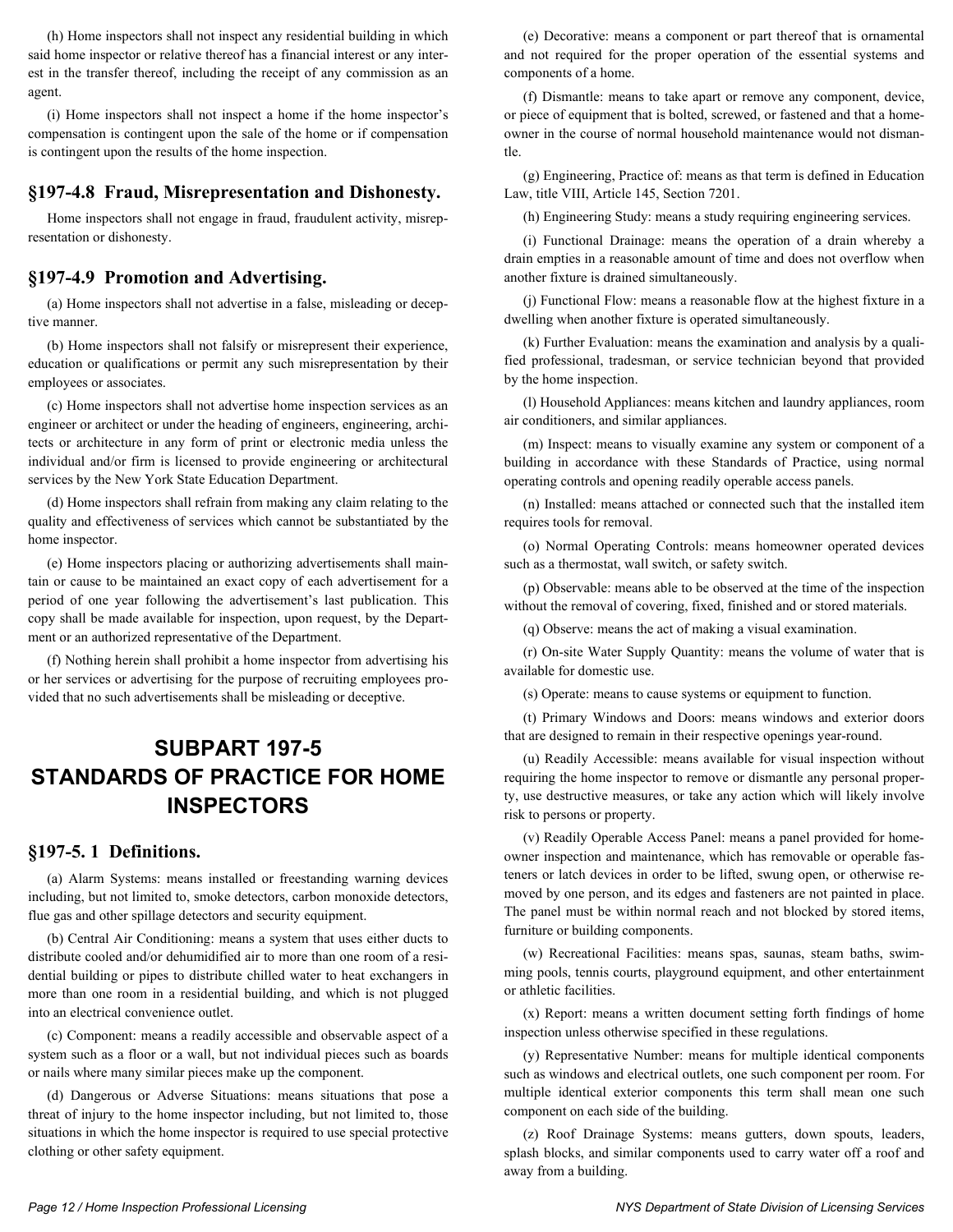(aa) Safe Access: means access free of any encumbrances, hazardous materials, health and safety hazards such as climbing and/or standing on other than the ground and/or floor which may jeopardize the inspector.

(bb) Safety Glazing: means tempered glass, laminated glass or rigid plastic.

(cc) Shut Down: means a piece of equipment or a system is shut down when the device or control cannot be operated in a manner that a homeowner would normally use to operate it. If the safety switch or circuit breaker is in the "off" position, or the fuse is missing or blown, the inspector is not required to reestablish the circuit for the purpose of operating the equipment or system.

(dd) Solid Fuel Heating Device: means any wood, coal, or other similar organic fuel burning device including, but not limited to, fireplaces whether masonry or factory built, fireplace inserts and stoves, wood stoves (room heaters), central furnaces, and any combination of these devices.

(ee) Structural Component: means a component that supports nonvariable forces or weights (dead loads) and variable forces or weights (live loads).

(ff) System: means a combination of interacting or interdependent components, assembled to carry out one or more functions.

(gg) Technically Exhaustive: means an inspection is technically exhaustive when it involves the extensive use of measurements, instruments, testing, calculations, and other means to develop scientific or engineering findings, conclusions, and recommendations.

(hh) Under Floor Crawl Space: means the area within the confines of the foundation and between the ground and the underside of the lowest floor structural component.

(ii) Unsafe: means a condition in a readily accessible, installed system or component, which is judged by the Home Inspector to be of significant risk of personal injury during normal, day to day use. The risk may be due to damage, deterioration, improper installation or a change in the accepted residential construction standard.

(jj) Water Supply Quality: means the quality of a residential building's water supply based on the bacterial, chemical, mineral, and solids content of the water.

#### **§197-5.2 Purpose and Scope.**

(a) These Standards of Practice establish a minimum and uniform standard for home inspectors. Home inspections shall be performed in compliance with these Standards of Practice and shall provide the client with objective information regarding the condition of the systems and components of the residential building as observed at the time of the home inspection.

(b) These Standards of Practice are not intended to limit home inspectors from including other inspection services or from observing and reporting upon systems and components not required by these Standards of Practice.

(c) The home inspection report shall clearly identify the systems and components of the residential building that were observed. If a home inspector is providing a home inspection that does not meet the minimum requirements as set forth in this Standards of Practice, the home inspection report must describe the scope of work, the services provided and the systems and components that are included and excluded in the inspection.

#### **§197-5.3 Minimum Requirements.**

(a) Home inspectors shall observe and report on readily accessible, visually observable installed systems and components as set forth in these Standards of Practice.

(b) Home inspectors shall report on those systems and components observed that, in the professional opinion of the home inspector, are deficient, not functioning properly and/or unsafe.

(c) If a home inspector has not observed a particular system or major component, he or she shall list said item in the inspection report as an item that was not observed and shall set forth the reasons why said item was not observed.

#### **§197-5.4 Site Conditions.**

(a) Home inspectors shall observe and report the following site conditions:

1. The building perimeter for land grade and water drainage directly adjacent to the foundation;

2. Trees and vegetation that adversely affect the residential building;

3. Walkways, steps, driveways, patios and retaining walls.

(b) Home inspectors are not required to observe and report on the following site conditions:

1. Fences and privacy walls;

2. The health and condition of trees, shrubs and other vegetation.

#### **§197-5.5 Structural Systems.**

(a) Home inspectors shall observe and report on the following:

1. Any deteriorated and/or damaged structural component including the building foundation and framing;

- 2. The floor structure;
- 3. The wall structure;
- 4. The ceiling structure;
- 5. The roof structure.

#### **§197-5.6 Exterior.**

(a) Home inspectors shall observe and report on:

1. All exterior walls and coverings, flashing and trim;

2. All exterior doors including garage doors and operators;

3. All attached or adjacent decks, balconies, stoops, steps, porches and railings;

4. All eaves, soffits and fascias where accessible from the ground level;

5. All adjacent walkways, patios and driveways on the subject property;

6. The condition of a representative number of windows.

(b) Home inspectors are not required to observe and report on the following:

1. Screening, shutters, awnings and other seasonal accessories;

- 2. Fences;
- 3. Geological and/or soil conditions;
- 4. Recreational facilities;
- 5. Out-buildings other than garages and carports;

6. Tennis courts, jetted tubs, hot tubs, swimming pools, saunas and similar structures that would require specialized knowledge or test equipment;

7. Erosion control and earth stabilization measures;

8. The operation of security locks, devices or systems;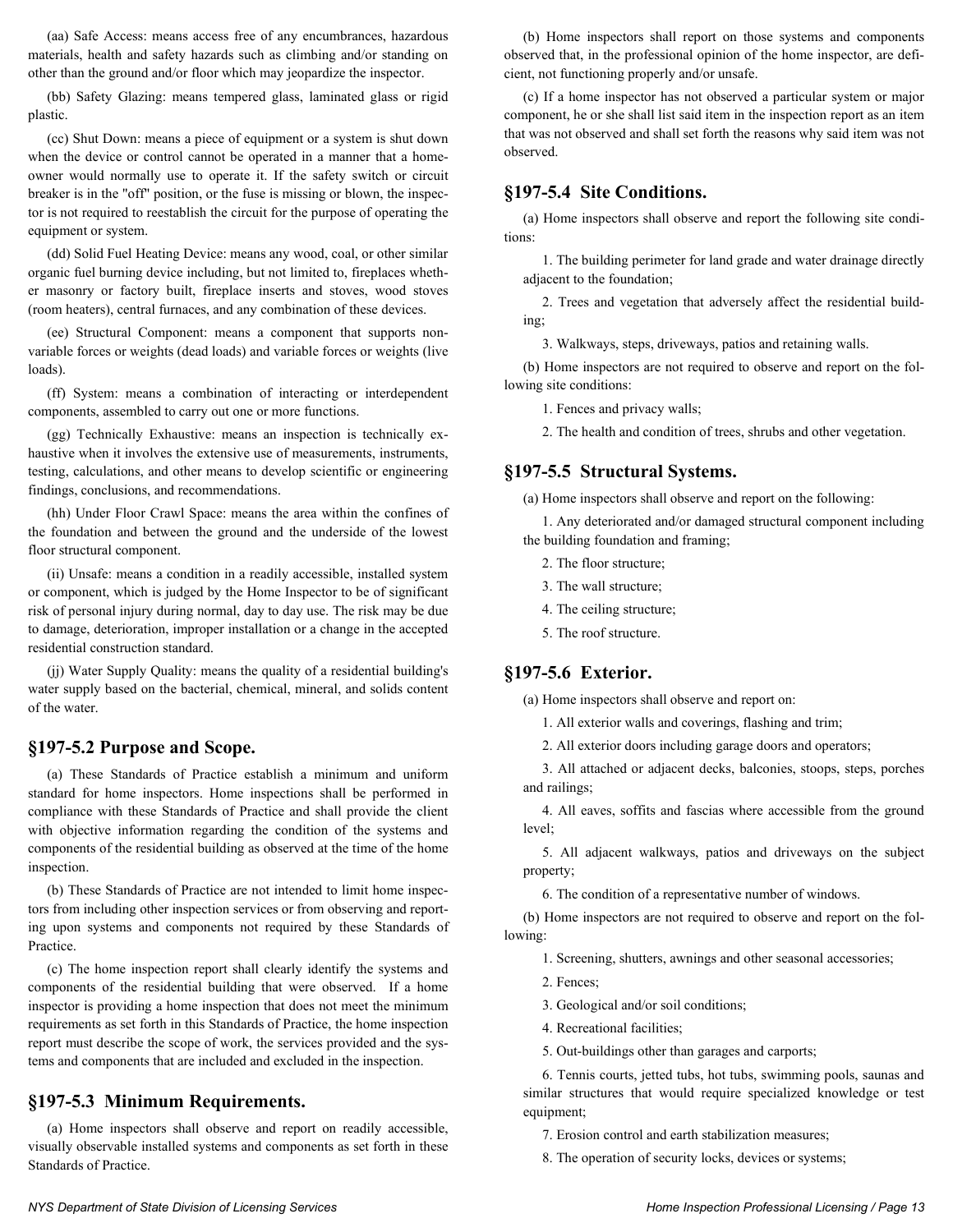9. The presence of safety-type glass or the integrity of thermal window seals or damaged glass.

#### **§197-5.7 Roof Systems.**

(a) Home inspectors shall observe and report on readily accessible:

1. Roofing materials and condition;

- 2. Roof drainage systems;
- 3. Flashing;

4. Skylights, chimneys and roof penetrations.

(b) The home inspector shall report on the methods used to observe the roof and other components set forth in this section.

(c) All home inspection reports shall describe the observed condition and type of roofing materials and shall describe the methods used to observe the roofing.

(d) Home inspectors are not required to observe and report on:

1. Antennas, lightening arresters or similar attachments;

2. Any flue or chimney interior that is not readily accessible;

3. Other installed accessories.

(e) Home inspectors are not required to operate powered roof ventilators.

(f) Home inspectors are not required to determine the remaining life expectancy of roof coverings, manufacturers' defects, installation methods or recalls or to determine the number of roof layers present.

(g) Home inspectors are not required to walk on or access a roof where to do so could result in damage to the roof or roofing material or endanger the health and safety of the home inspector.

#### **§197-5.8 Plumbing System.**

(a) Home inspectors shall observe and report on the following visibly and readily accessible components, systems and conditions:

1. Interior water supply and distribution systems including fixtures and faucets;

2. Drain, waste and vent systems;

3. Water heating equipment and vents and pipes;

4. Fuel storage and fuel distribution systems and components;

5. Drainage sumps, sump pumps, ejector pumps and related piping; 6. Active leaks.

(b) In inspecting plumbing systems and components, home inspectors shall operate all readily accessible:

1. Fixtures and faucets;

2. Domestic hot water systems;

3. Drain pumps and waste ejectors pumps;

4. The water supply at random locations for functional flow;

5. Waste lines from random sinks, tubs and showers for functional drainage;

(c) Home inspectors are not required to:

1. Operate any main, branch or fixture valve, except faucets, or to determine water temperature;

2. Observe and report on any system that is shut down or secured;

3. Observe and report on any plumbing component that is not readily accessible;

4. Observe and report on any exterior plumbing component or system or any underground drainage system;

5. Observe and report on fire sprinkler systems;

6. Evaluate the potability of any water supply;

7. Observe and report on water conditioning equipment including softener and filter systems;

8. Operate freestanding or built in appliances;

9. Observe and report on private water supply systems;

10. Test shower pans, tub and shower surrounds or enclosures for leakage;

11. Observe and report on gas supply system for materials, installation or leakage;

12. Evaluate the condition and operation of water wells and related pressure tanks and pumps; the quality or quantity of water from on-site water supplies or the condition and operation of on-site sewage disposal systems such as cesspools, septic tanks, drain fields, related underground piping, conduit, cisterns and equipment;

13. Observe, operate and report on fixtures and faucets if the flow end of the faucet is connected to an appliance;

14. Record the location of any visible fuel tank on the inspected property that is not within or directly adjacent to the structure;

15. Observe and report on any spas, saunas, hot-tubs or jetted tubs;

16. Observe and report on any solar water heating systems.

(d) Home inspections shall describe the water supply, drain, waste and vent piping materials; the water heating equipment including capacity, and the energy source and the location of the main water and main fuel shutoff valves. In preparing a report, home inspectors shall state whether the water supply and waste disposal systems are a public, private or unknown.

#### **§197-5.9 Electrical System.**

(a) Home inspectors shall observe and report upon readily accessible and observable portions of:

1. Service drop;

2. Service entrance conductors, cables and raceways;

3. The main and branch circuit conductors for property over current protection and condition by visual observation after removal of the readily accessible main and sub electric panel covers;

4. Service grounding;

5. Interior components of service panels and sub-panels;

6. A representative number of installed lighting fixtures, switches and receptacles;

7. A representative number of ground fault circuit interrupters.

(b) Home inspections shall describe readily accessible and observable portions of:

1. Amperage and voltage rating of the service;

2. The location of main disconnects and sub-panels;

3. The presence of aluminum branch circuit wiring;

4. The presence or absence of smoke detectors and carbon monoxide detectors;

5. The general condition and type of visible branch circuit conductors that may constitute a hazard to the occupant or the residential building by reason of improper use or installation of electrical components.

(c) Home inspectors are not required to:

1. Observe and report on remote control devices;

2. Observe and report on alarm systems and components;

3. Observe and report on low voltage wiring systems and components such as doorbells and intercoms;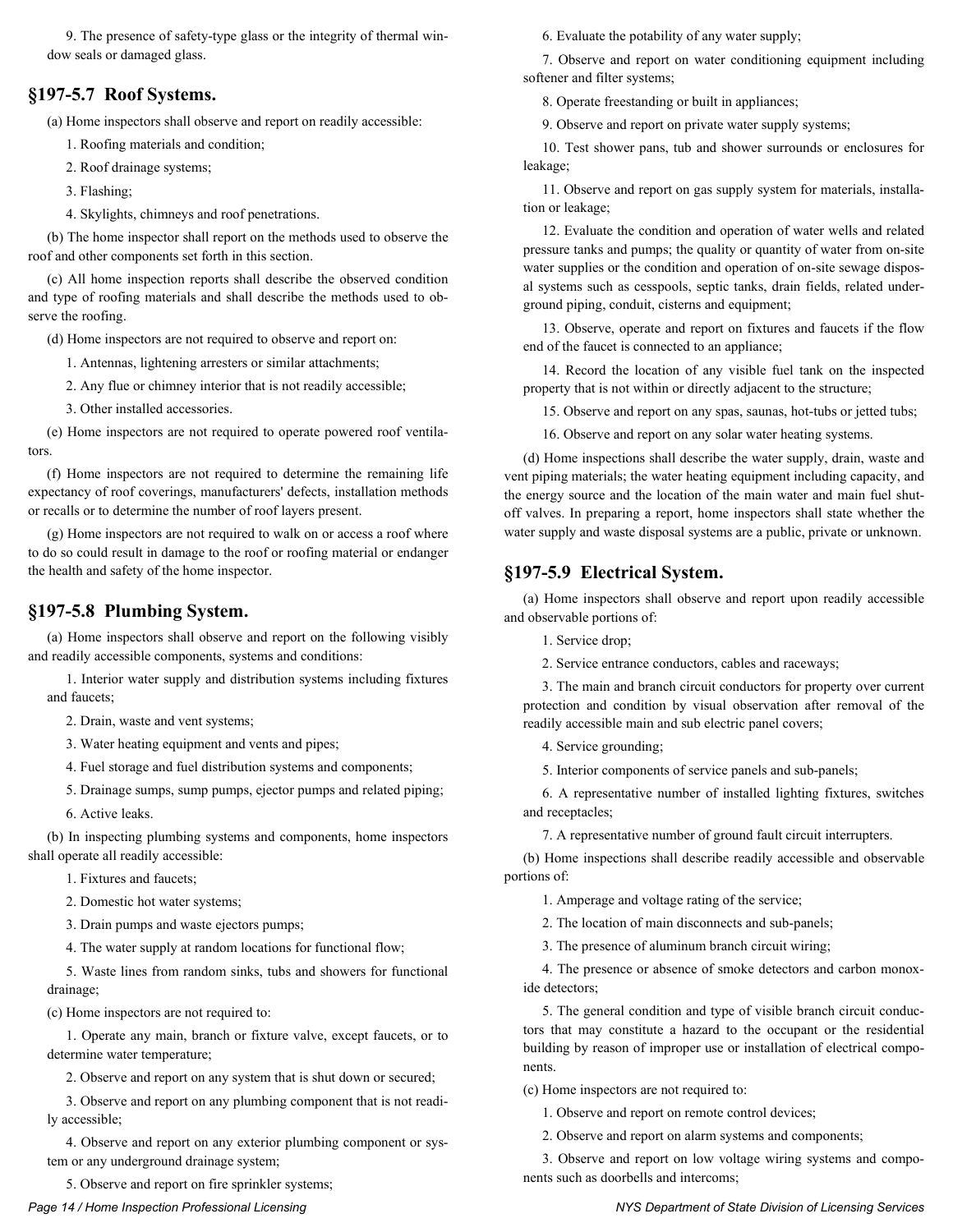4. Observe and report on ancillary wiring systems and components which are not a part of the primary electrical power distribution system;

5. Insert any tool, probe or testing device into the main or subpanels;

6. Activate electrical systems or branch circuits which are not energized;

7. Operate overload protection devices;

8. Observe and report on low voltage relays, smoke and/or heat detectors, antennas, electrical de-icing tapes, lawn sprinkler wiring, swimming pool wiring or any system controlled by timers;

9. Move any object, furniture or appliance to gain access to any electrical component;

10. Test every switch, receptacle and fixture;

11. Remove switch and outlet cover plates;

12. Observe and report on electrical equipment not readily accessible;

13. Dismantle any electrical device or control;

14. Measure amperage, voltage or impedance;

15. Observe and report on any solar powered electrical component or any standby emergency generators or components.

#### **§197-5.10 Heating System.**

(a) Home inspectors shall:

1. Describe the type of fuel, heating equipment and heating distribution system;

2. Operate the systems using thermostats;

3. Open readily accessible and operable access panels provided by the manufacturer or installer for routine homeowner maintenance;

4. Observe and report on the condition of normally operated controls and components of the systems;

5. Observe and report on visible flue pipes, dampers and related components for functional operation;

6. Observe and report on the presence of and the condition of a representative number of heat sources in each habitable space of the residential building;

7. Observe and report on the operation of fixed supplementary heat units;

8. Observe and report on visible components of vent systems, flues and chimneys;

(b) Home inspectors are not required to:

1. Activate or operate the heating systems that do not respond to the thermostats or have been shut down;

2. Observe, evaluate and report on heat exchangers;

3. Observe and report on equipment or remove covers or panels that are not readily accessible;

4. Dismantle any equipment, controls or gauges;

5. Observe and report on the interior of chimney flues;

6. Observe and report on heating system accessories, such as humidifiers, air purifiers, motorized dampers and heat reclaimers;

7. Activate heating, heat pump systems or any other system when ambient temperatures or other circumstances are not conducive to safe operation or may damage the equipment;

8. Evaluate the type of material contained in insulation and/or wrapping of pipes, ducts, jackets and boilers;

9. Evaluate the capacity, adequacy or efficiency of a heating or cooling system;

10. Test or operate gas logs, built-in gas burning appliances, grills, stoves, space heaters or solar heating devices or systems;

11. Determine clearance to combustibles or adequacy of combustion air;

12. Test for gas leaks or carbon monoxide;

13. Observe and report on in-floor and in-ceiling radiant heating systems.

#### **§197-5.11 Air Conditioning Systems.**

(a) Home inspectors shall:

1. Observe, describe and report on the type of air conditioning equipment and air conditioning distribution system;

2. Operate the system using the thermostat;

3. Open a representative number of readily accessible and operable access panels provided by the manufacturer for routine homeowner maintenance;

4. Observe and report on the condition of normally operated controls and components of the system.

(b) Home inspectors are not required to:

1. Activate or operate air conditioning systems that have been shut down;

2. Observe and report on gas-fired refrigeration systems, evaporative coolers, or wall or window-mounted air conditioning units;

3. Check the pressure of the system coolant or determine the presence of leakage;

4. Evaluate the capacity, efficiency or adequacy of the system;

5. Operate equipment or systems if exterior temperature is below 65 degrees Fahrenheit or when other circumstances are not conducive to safe operation or may damage equipment;

6. Remove covers or panels that are not readily accessible or that are not part of routine homeowner maintenance;

7. Dismantle any equipment, controls or gauges;

8. Check the electrical current drawn by the unit;

9. Observe and report on electronic air filters.

#### **§197-5.12 Interior.**

(a) Home inspectors shall:

1. Observe and report on the material and general condition of walls, ceilings and floors;

2. Observe and report on steps, stairways and railings;

3. Observe, operate and report on garage doors, garage door safety devices and garage door operators;

4. Where visible and readily accessible, observe and report on the bath and/or kitchen vent fan ducting to determine if it exhausts to the exterior of the residential building;

5. Observe, operate and report on a representative number of primary windows and interior doors;

6. Observe and report on visible signs of water penetration.

(b) Home inspectors are not required to:

1. Ignite fires in a fireplace or stove to determine the adequacy of draft, perform a chimney smoke test or observe any solid fuel device in use;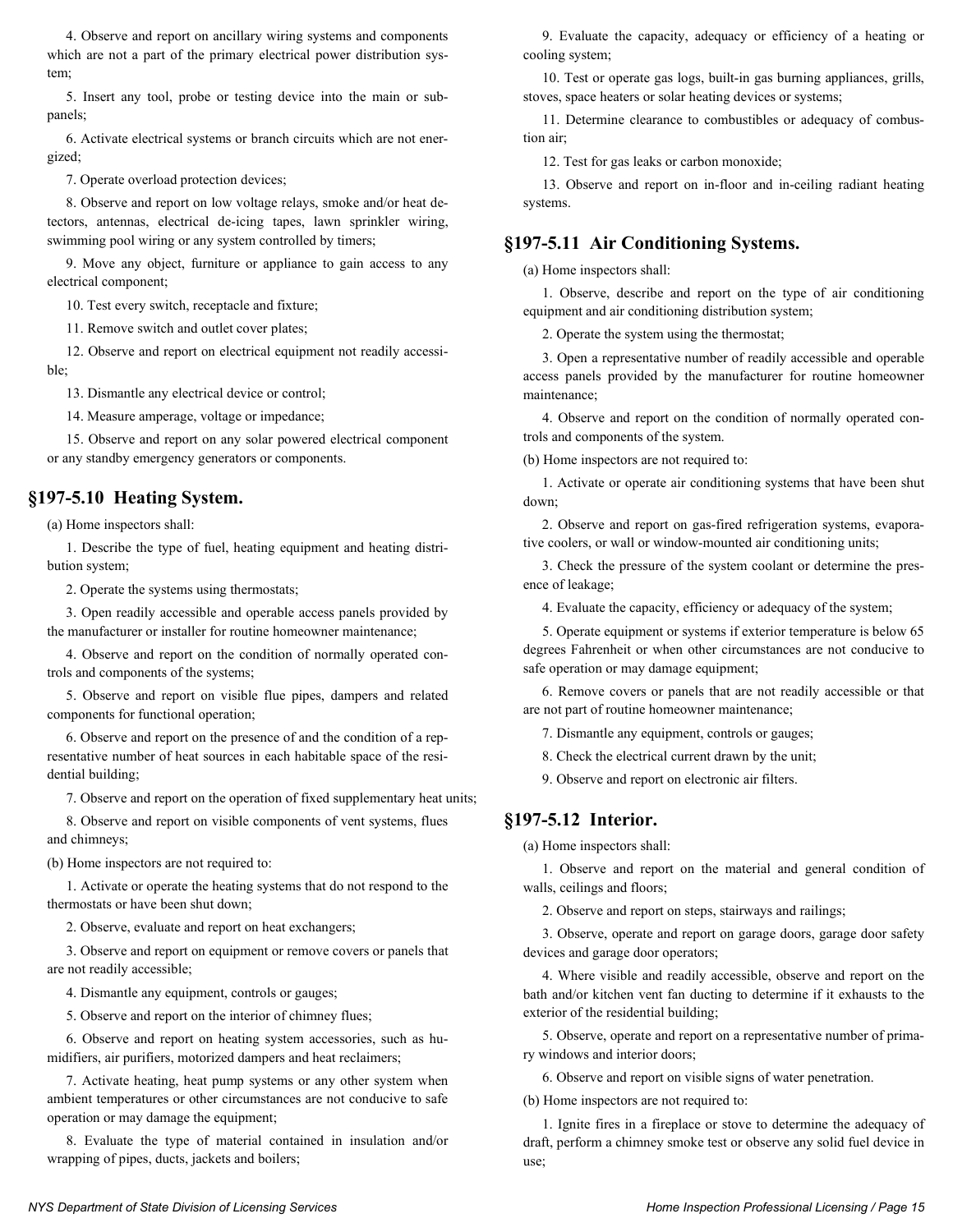2. Evaluate the installation or adequacy of inserts, wood burning stoves or other modifications to a fireplace, stove or chimney;

3. Determine clearance to combustibles in concealed areas;

4. Observe and report on paint, wallpaper or other finish treatments;

5. Observe and report on window treatments;

6. Observe and report on central vacuum systems;

7. Observe and report on household appliances;

8. Observe and report on recreational facilities;

9. Observe and report on lifts, elevators, dumbwaiters or similar devices.

#### **§197-5.13 Insulation and Ventilation.**

(a) Home inspectors shall:

1. Observe, describe and report on insulation in accessible, visible unfinished spaces;

2. Observe, describe and report on ventilation of accessible attics and foundation areas;

3. Observe and report on mechanical ventilation systems in visible accessible areas.

(b) Home inspectors are not required to:

1. Disturb insulation;

2. Operate mechanical ventilation systems when weather or other conditions are not conducive to safe operation or may damage the equipment.

#### **§197-5.14 Fireplaces.**

(a) Home inspectors shall:

1. Observe and report on visible and accessible system components;

2. Observe and report on visible and accessible chimneys and vents;

3. Observe and report on chimney caps;

4. Observe and report on fireplaces and solid fuel burning applianc-

es;

5. Observe and report on chimneys;

6. Observe, operate and report on accessible fireplace dampers.

(b) Home inspectors are not required to:

1. Observe and report on the interiors of flues or chimneys;

2. Observe and report on fire screens and doors;

3. Observe and report on automatic fuel feed devices;

4. Observe and report on mantles and fireplace surrounds;

5. Observe and report on combustion make-up air devices;

6. Observe and report on heat distribution assists;

7. Ignite or extinguish fires;

8. Determine draft characteristics;

9. Move fireplace inserts and stoves or firebox contents.

#### **§197-5.15 Attics.**

(a) Home inspectors shall observe and report on any safe and readily accessible attic space describing:

1. The method of observation used; and

2. Conditions observed.

(b) Home inspectors are not required to enter any attic where no walkable floor is present or where entry would, in the opinion of the home inspector, be unsafe.

#### **§197-5.16 Limitations and Exclusions.**

(a) Home inspectors are not required to observe any item that is concealed or not readily accessible to the home inspector. The home inspector is not required to move furniture, personal or stored items; lift floor coverings; move attached wall or ceiling coverings or panels; or perform any test or procedure which could damage or destroy the item being evaluated.

(b) Home inspectors are not required to observe appliances, recreational facilities, alarm systems, intercoms, speaker systems, radio controlled devices, security devices and lawn irrigation systems.

(c) Home inspectors shall not be required to determine the presence or absence of any suspected hazardous substance including but not limited to, latent surface and/or subsurface volatile organic compounds, PCB's, asbestos, urea formaldehyde insulation, toxins, carcinogens, diseases, wood destroying organisms, mold, hazardous plants, illicit drugs or drug making equipment, lead paint, noise or contaminants in soil, water, air quality, wet lands or any other environmental hazard.

(d) Except as otherwise necessary and required by this Standards of Practice, home inspectors are not required to use special instruments or testing devices, such as amp meters, pressure gauges, moisture meters, gas detectors and similar equipment.

(e) Home inspectors are not required to report on real property, geological, environmental or hazardous waste conditions, manufacturer recalls or conformance of proper manufacturer installation of any component or system, or information contained in Consumer Protection Bulletins. Home inspectors are not required to report upon past or present violations of codes, ordinances or regulations.

(f) Home inspectors are not required to provide an inspection of any condominium common component or system, or to evaluate condominium reserve accounts.

(g) Home inspectors are not required to enter any residential building or area of a building that, in the opinion of the home inspector, is dangerous to the safety of the home inspector or others or that will result in damage to the property, its systems or components.

(h) Home inspectors shall not be required to enter any area or perform any procedure which, in the opinion of the home inspector, may damage the property or its components.

(i) Home inspectors shall not be required to observe any system or component that is not included in this Standards of Practice.

(j) Home inspections performed in accordance with these Standards of Practice are not technically exhaustive and are not required to identify concealed conditions, latent defects or consequential damages.

(k) Home inspectors are not required to determine:

1. Conditions of systems or components that are not readily accessible;

2. The remaining life expectancy of any system or component;

3. The strength, adequacy, effectiveness or efficiency of any system or component;

4. The causes of any condition or deficiency;

5. The methods, materials or costs of corrections;

6. The future condition of a system or component including, but not limited to, the failure of the system and/or components;

7. The suitability of the property for any specialized use;

8. The advisability of purchase of the property;

9. The presence of potentially hazardous plants or animals including, but not limited to, wood destroying organisms or diseases harmful to humans including molds or mold-like substances;